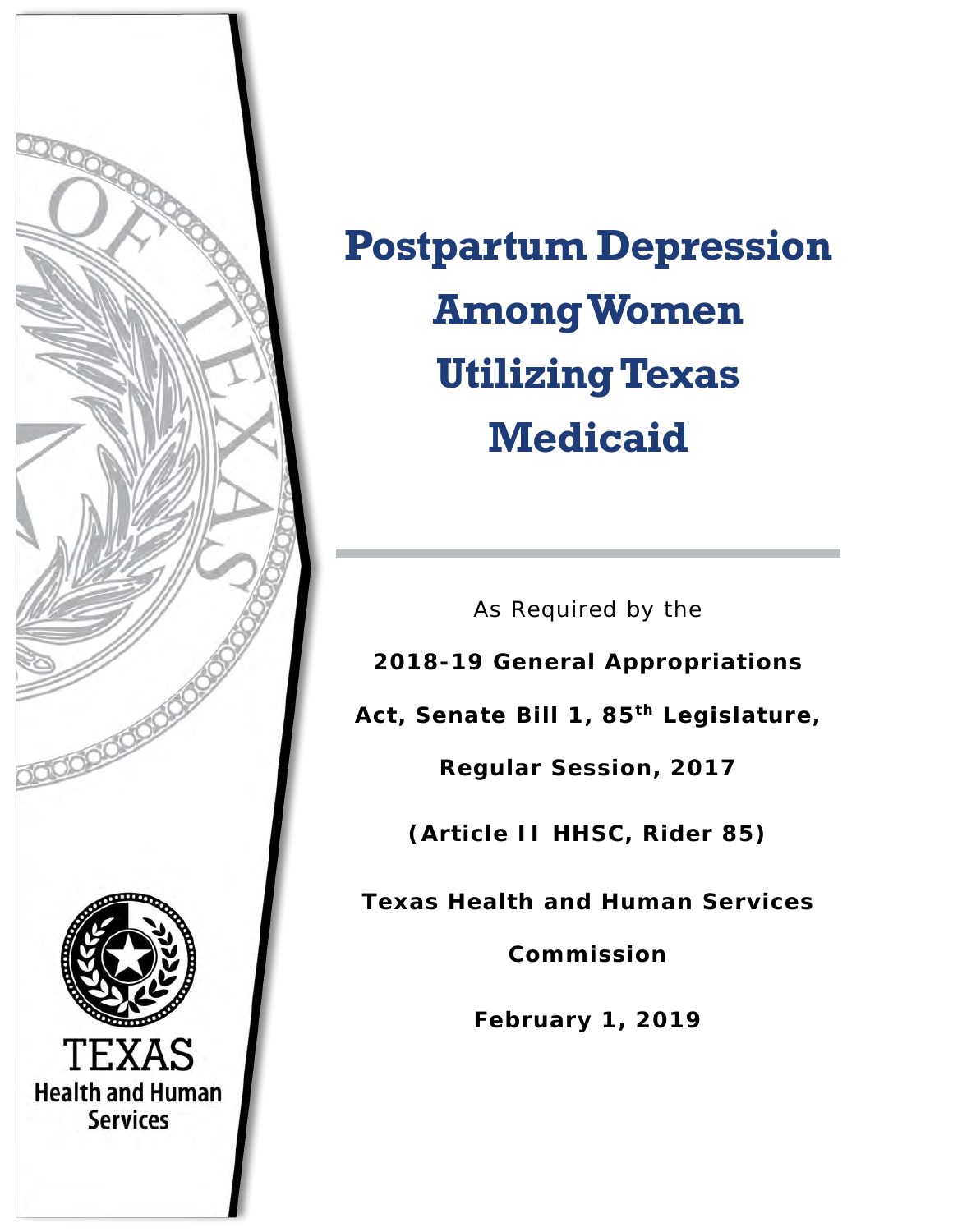# **Table of Contents**

| 2.3 Postpartum versus Pregnancy Related Depression  10                                                                                                                                                                                                                       |  |
|------------------------------------------------------------------------------------------------------------------------------------------------------------------------------------------------------------------------------------------------------------------------------|--|
| 3. Diagnosis, Screening and Treatment of PRD Among Women with a<br>3.1 Frequency of Pregnancy-Related Depression Diagnoses13<br>3.2 Pregnancy-Related Depression Screening and Identification 14<br>3.3 Utilization of Services and Onset of Treatment for Pregnancy-Related |  |
| 3.4 Medicaid Costs of Pregnancy-Related Depression 23                                                                                                                                                                                                                        |  |
| 4. Current Pregnancy-Related Depression Initiatives 25                                                                                                                                                                                                                       |  |
|                                                                                                                                                                                                                                                                              |  |
|                                                                                                                                                                                                                                                                              |  |
|                                                                                                                                                                                                                                                                              |  |
|                                                                                                                                                                                                                                                                              |  |
| Appendix B. Converting Diagnoses from ICD-9-CM to ICD-10-CM  B-1                                                                                                                                                                                                             |  |
|                                                                                                                                                                                                                                                                              |  |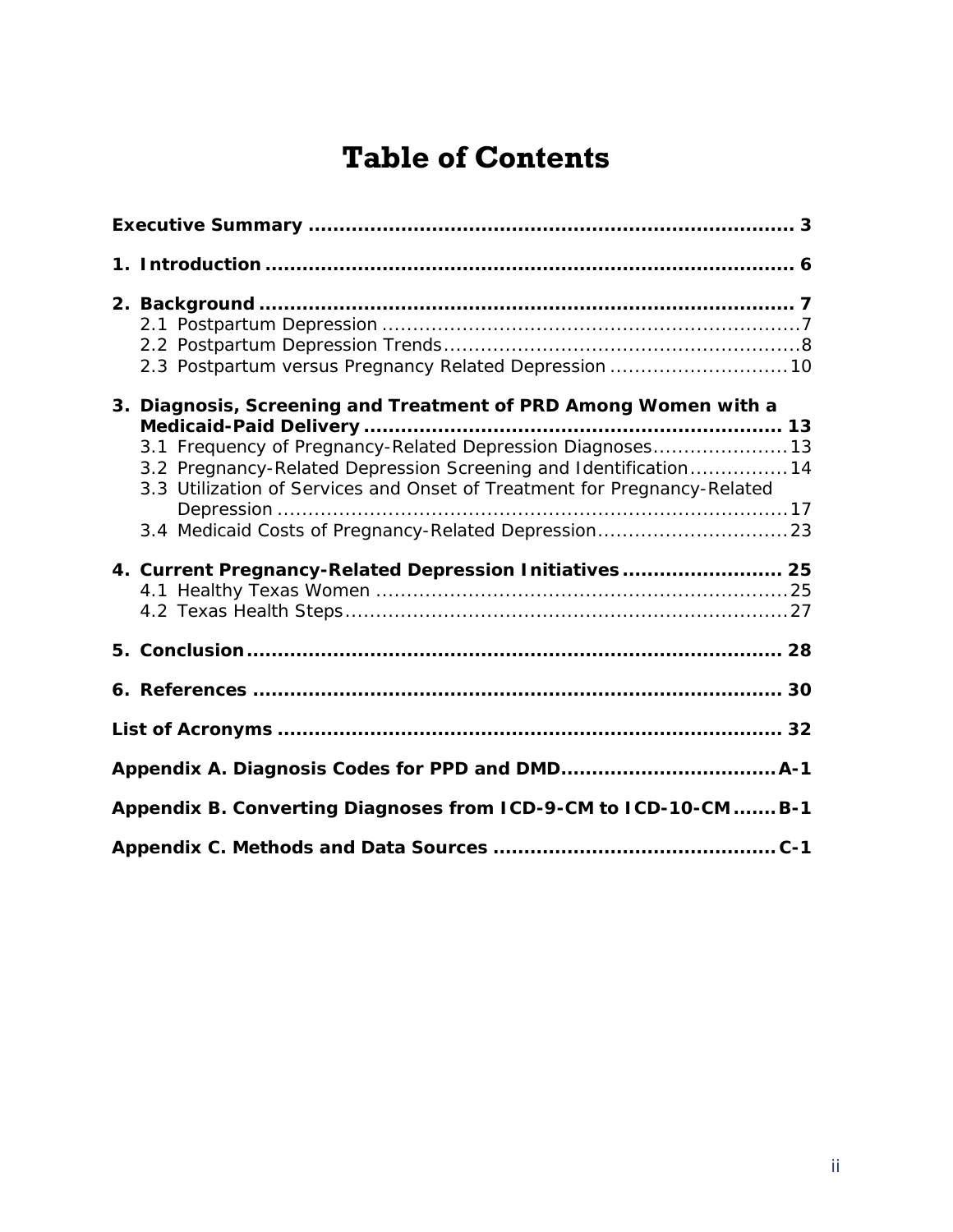# <span id="page-2-0"></span>**Executive Summary**

The 2018-19 General Appropriations Act, Senate Bill 1, 85th Legislature, Regular Session, 2017 (Article II, Health and Human Services Commission (HHSC), Rider 85) directed HHSC to report on the screening and treatment of postpartum depression (PPD).

PPD is a common and potentially serious condition typically diagnosed during or after pregnancy. Symptoms include tearfulness, exhaustion, anxiety, difficulty sleeping, difficulty performing daily activities, and feelings of guilt. Relationships among partners may be compromised by PPD and mothers may develop behaviors that negatively impact their parenting abilities and compromise the mother-child bond. In extreme situations, mothers suffering from PPD may experience thoughts of suicide or infanticide.

These conditions can adversely affect the child's social and cognitive development, carrying negative implications for motor development, learning skills, and child temperament. Children of mothers with PPD and related conditions are at greater risk of abuse or neglect, at greater risk of failure to thrive, and are more likely to be hospitalized for preventable health issues.

While PPD symptoms occur up to one year after delivery, related depressive diagnoses are often apparent during pregnancy. Pregnancy-related depression (PRD) refers to depressive symptoms that occur at any point during the pregnancy or in the months following delivery. Examining PRD as a broader continuum of pregnancy related depressive disorders better reflects that PPD symptoms can originate prior to delivery.

This report examines the frequency of PRD among women with a Medicaid-paid delivery, the frequency of PRD screening by Medicaid and Women's Health providers, the utilization of services and onset of treatment for PRD, and Medicaid costs during fiscal year 2016.

PRD was diagnosed in 10 percent (21,321 out of 212,289) of all women with Medicaid-paid births in fiscal year 2016. This rate is about 31 percent lower than the Texas pregnancy risk assessment monitoring system (PRAMS) estimate of 14.4 for 2014-2016 and about 22 percent lower than the national aggregated PRAMS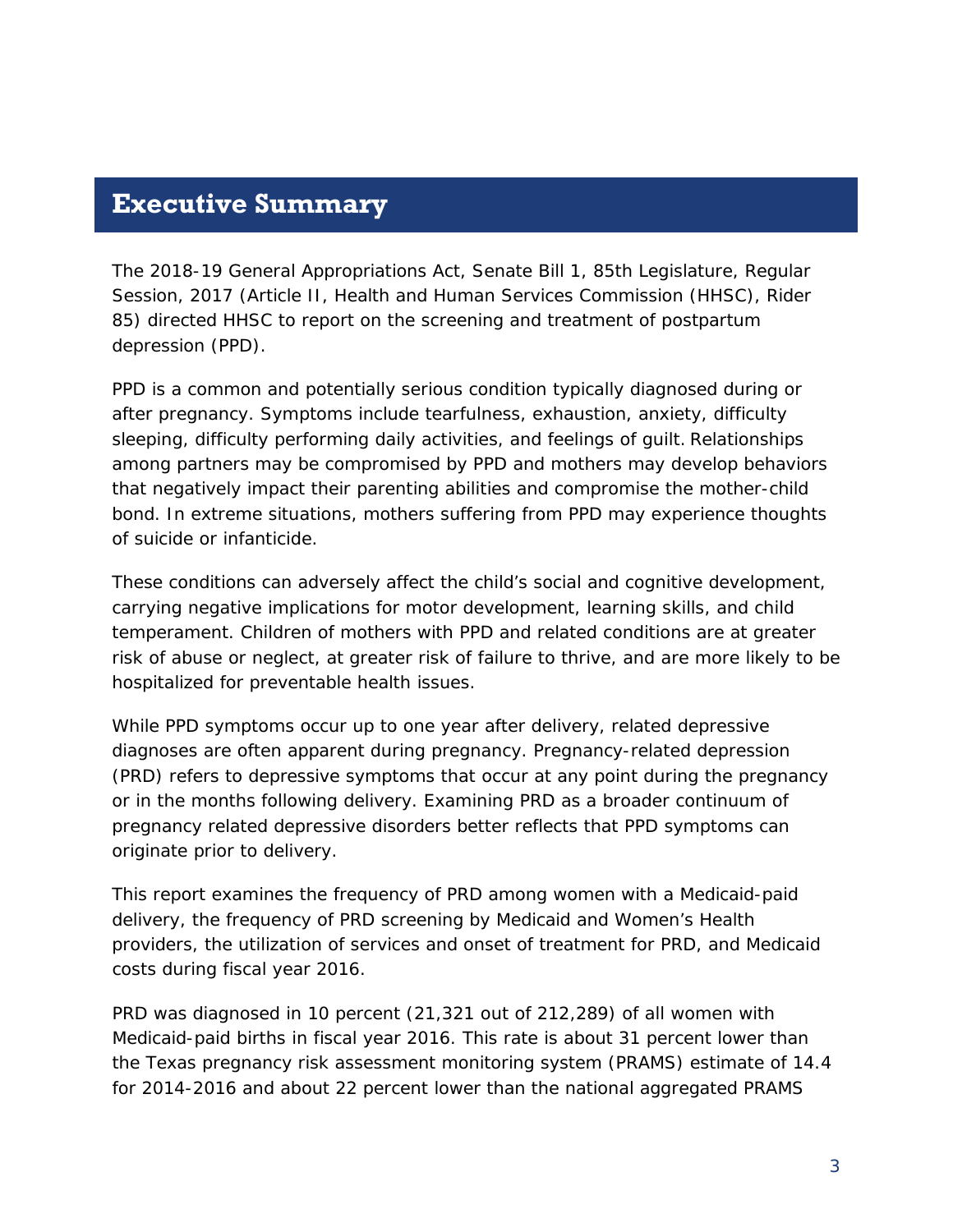estimate of 12.8. This may be partially explained by differences between provider reported PRD diagnoses on Medicaid claims and encounters versus depressive symptoms derived from PRAMS self-reported survey data.

The results of this analysis reflect how PRD symptoms become apparent throughout pregnancy and beyond rather than solely after delivery:

- In fiscal year 2016, over half of women with Medicaid-paid deliveries diagnosed with PRD had a diagnosis that occurred before delivery;
- Almost half (48.3 percent) of the 7,269 women with a Medicaid paid delivery seeking care for PRD had at least one visit with a physician or other noninstitutional Medicaid provider prior to delivery; and
- Over one fourth (28.7 percent) of women who used local mental health authority (LMHA) services for PRD were treated both during pregnancy and after delivery, and 16.2 percent were only treated during pregnancy.

Postpartum depression is typically treated with psychotherapy, antidepressants or both. Many women prefer to not use antidepressants while pregnant or breastfeeding to avoid fetal or infant exposure. However, studies have shown that the risks of not treating or under-treating depression may outweigh the risks of fetal and infant exposure to antidepressants in certain cases, including those that involve women with persistent severe symptoms discontinuing a medication.

- Almost half (48.6 percent) of the women diagnosed with PRD had an antidepressant prescription filled prior to, during, or after pregnancy.
- About one-third (32 percent) of women with PRD treated with antidepressants began using them during pregnancy.
- The rate of filled antidepressant prescriptions declined substantially, from 240.7 filled per 1,000 months enrolled before pregnancy to 74.3 per 1,000 during pregnancy. The rate of prescriptions filled postpartum increased to approximately 85 percent of the pre-pregnancy rate (205.7 per 1,000).

Over \$12 million (All Funds) were spent annually by Medicaid in fiscal year 2016 for depression-related clinical and prescription drug services during pregnancy and up to one year after delivery.

• Average statewide per capita costs were \$1,014 for acute care services and \$71 for filled prescriptions.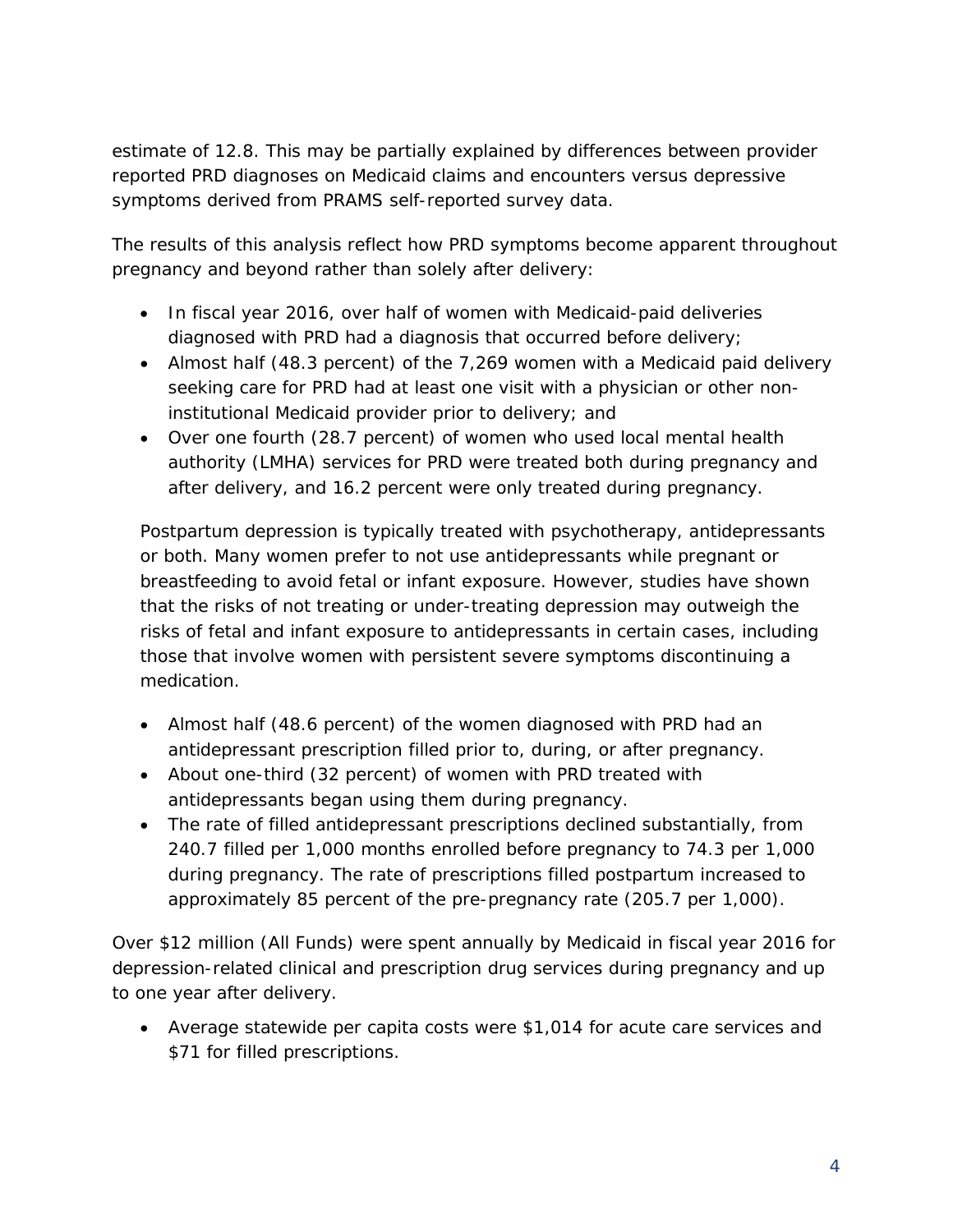• Per capita costs varied by region with the highest average costs in far west Texas and the lower Rio Grande valley.

In order to increase awareness, education, and continuity of care for women with PRD, HHSC and the Department of State Health Services (DSHS) launched several initiatives in 2016. One of these initiatives was that as of July 1, 2016, eligible women whose Medicaid for Pregnant Women (MPW) coverage ends are automatically enrolled in the Healthy Texas Women (HTW) program. The HTW autoenrollment process closes the gap in coverage for many vulnerable women and preserves their access to necessary services.

- In fiscal year 2016, prior to this policy change, fewer than 20 percent of women who were enrolled in Medicaid for Pregnant Women at the time of delivery had uninterrupted coverage beyond three months after delivery.
- The July 2016 policy change extended women's enrollment by providing services through HTW. Immediately following the policy change, the number of women with uninterrupted coverage for services that include screening and pharmaceutical treatment for postpartum depression more than doubled to approximately 45 percent.

Additionally, effective July, 1 2018, PPD screening may be performed in addition to a Texas Health Steps (THSteps) visit for infants under the age of 1. This policy change provides additional opportunities for PPD screening beyond what is covered through MPW.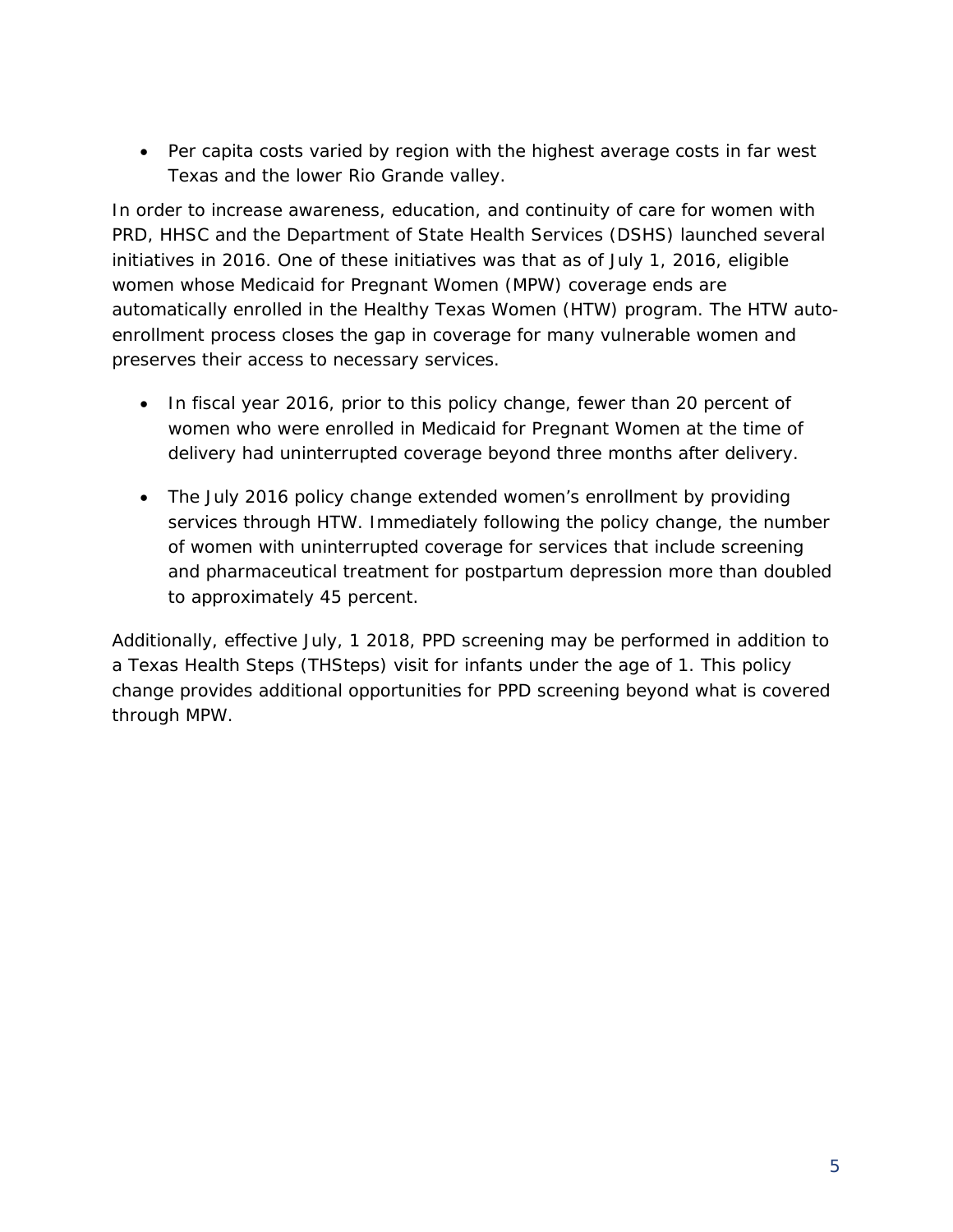# <span id="page-5-0"></span>**1.Introduction**

The 2018-19 General Appropriations Act, Senate Bill 1, 85th Legislature, Regular Session, 2017 (Article II, Health and Human Services Commission (HHSC), Rider 85) directs HHSC to report on postpartum depression:

*The Health and Human Services Commission (HHSC) shall submit a report on the screening and treatment of postpartum depression, and include, wherever possible, claims data and codes for all postpartum depression screenings and any other reported clinical data relevant to postpartum depression in public health programs including the Medicaid program, local mental health authorities, and women's health programs. No later than February 1, 2019, HHSC shall submit a report to the Legislative Budget Board, the Texas Maternal Mortality and Morbidity Task Force within the Department of State Health Services or its successor agency, and each House and Senate committee with legislative authority over the operation or financing of public health programs.*

Previous research suggests that postpartum depression is a condition that often begins during pregnancy (see Section 2: Background). For that reason, the current report examines all pregnancy-related depression (PRD), including postpartum depression and depression diagnosed prior to delivery.

To achieve the goals of Rider 85, this report examines the following:

- frequency of PRD diagnoses among women in Medicaid;
- pregnancy-related depression and identification;
- utilization of services and onset of treatment for PRD; and
- Medicaid costs of PRD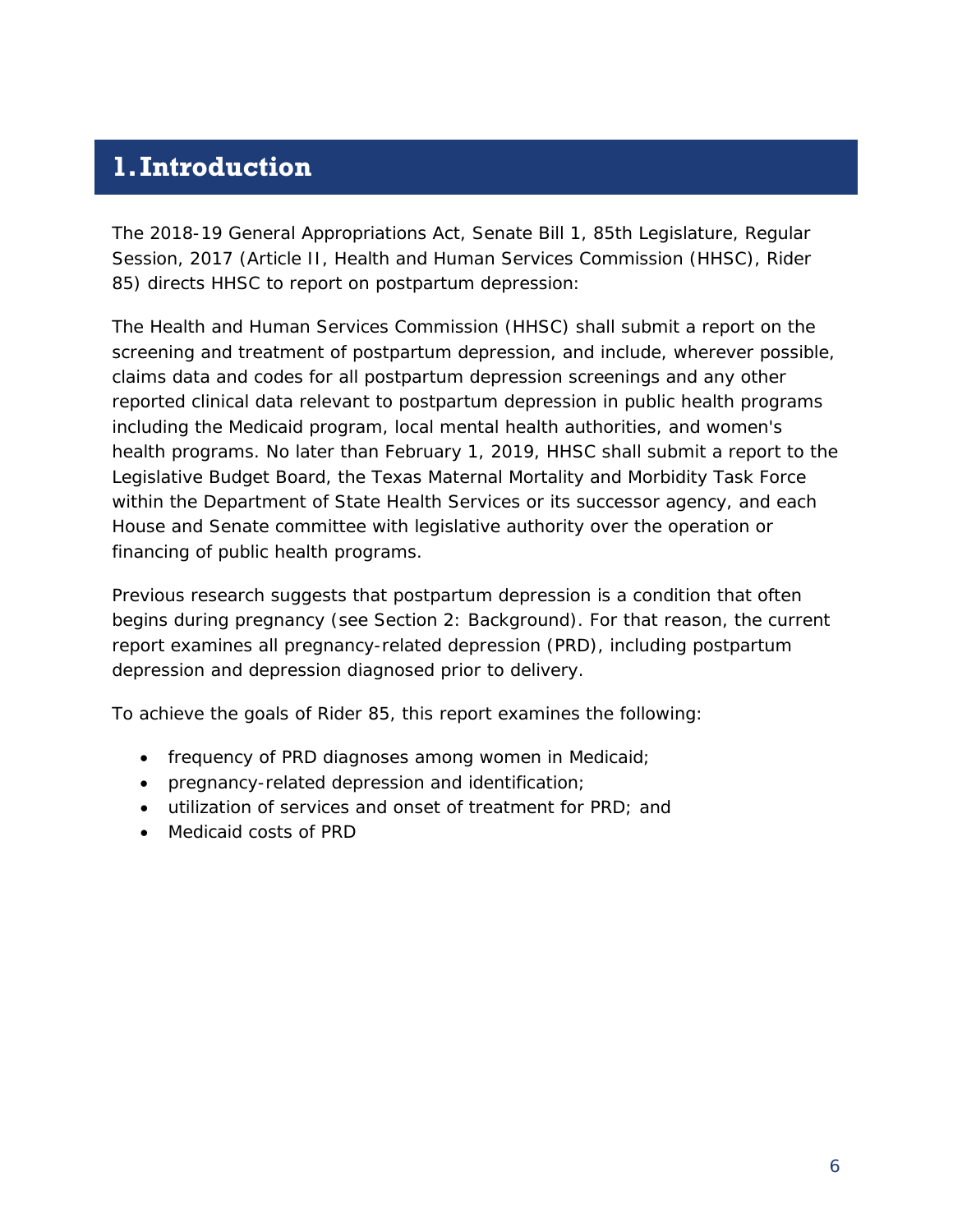# <span id="page-6-0"></span>**2.Background**

### <span id="page-6-1"></span>2.1 Postpartum Depression

Postpartum depression (PPD), also known as perinatal or peripartum depression, is a common and potentially serious condition typically diagnosed during or after pregnancy. According to the American Congress of Obstetrics and Gynecologists (ACOG):

*"Perinatal depression, which includes major and minor depressive episodes that occur during pregnancy or in the first 12 months after delivery, is one of the most common medical complications during pregnancy and the postpartum period, affecting one in seven women."* <sup>1</sup>

Underlying causes of PPD include:

- changes in hormone levels;
- history of depression;
- emotional factors;
- fatigue; and
- $\bullet$  lifestyle factors<sup>2</sup>

PPD should not be confused with "baby blues" which is a temporary state that usually occurs within a few days of a baby's birth and can last up to two weeks.<sup>3</sup> PPD symptoms are similar, but last longer and are more severe. Common symptoms include tearfulness, exhaustion, anxiety, difficulty sleeping, difficulty performing daily activities, and feelings of quilt.<sup>4</sup>

The impact of PPD, and related conditions, can be far reaching. Relationships among partners may be compromised by PPD.<sup>5</sup> Numerous studies demonstrate women suffering from PPD develop behaviors that negatively impact their parenting abilities and compromise the mother-child bond. $6,7$  This in turn creates conditions which adversely affect their child's social and cognitive development, may exacerbate issues of difficult child temperament, and decrease motor development and learning skills.<sup>8</sup> In extreme situations, mothers suffering from PPD may experience thoughts of suicide or infanticide.<sup>9</sup>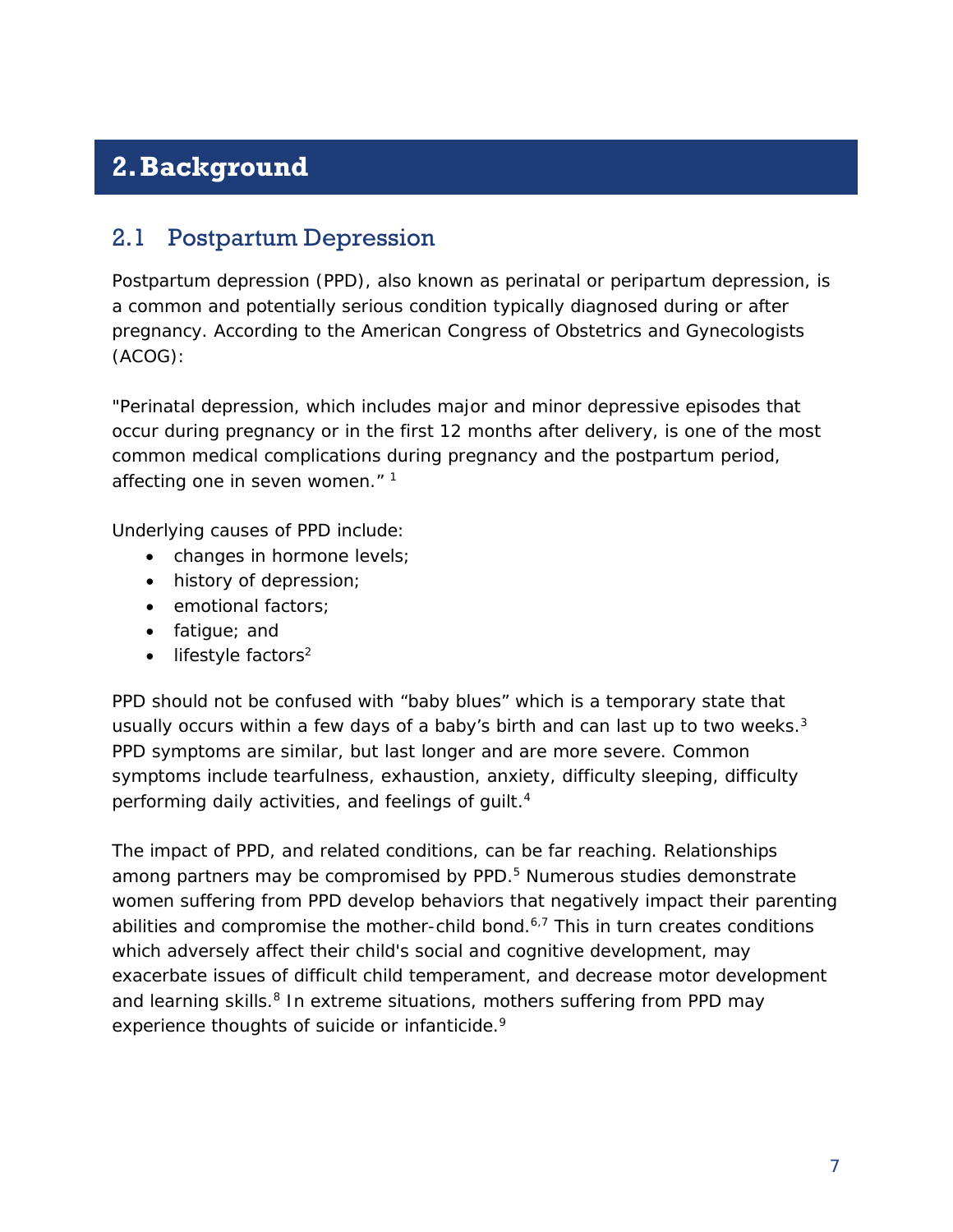Women exhibiting symptoms during pregnancy may suffer more severe postpartum depression relative to individuals diagnosed after delivery and are more likely to exhibit symptoms such as suicidal thoughts, panic, and frequent crying.<sup>10</sup>

The consequences of behavioral conditions, including PPD, may ultimately influence the health and well-being of the child. Children of mothers with PPD and related conditions are at greater risk of abuse or neglect, at greater risk of failure to thrive, and are more likely to be hospitalized for preventable health issues such as untreated asthma. 9

Postpartum depression is typically treated with psychotherapy, antidepressants or both. For mild to moderate depression, psychotherapy alone is often the first treatment considered. For moderate to severe depression, a combination of psychotherapy and antidepressants is considered the "gold standard". The most commonly prescribed antidepressants are selective serotonin reuptake inhibitors (SSRIs) due to fewer side effects and lower risk of overdose toxicity. Because certain types of depression can often be treated without medication, many women prefer to not use antidepressants while pregnant or breastfeeding to avoid fetal or infant exposure. However, in cases that involve women with persistent severe symptoms discontinuing a medication, studies have shown that the risks of not treating or under-treating depression may outweigh the risks of fetal and infant exposure to antidepressants.<sup>11,12,13</sup>

### <span id="page-7-0"></span>2.2 Postpartum Depression Trends

According to aggregated 2015 CDC Pregnancy Risk Assessment Monitoring System (PRAMS) data from 34 participating states, an estimated 12.8 percent of new mothers self-reported symptoms of postpartum depression.14 Based on combined 2014-2016 data, PRAMS estimated that 14.4 percent of all Texas women (residents who gave birth to a live infant) reported symptoms of postpartum depression within six months after delivery (see Appendix C). Statewide, unmarried women had a significantly higher rate (18.6 percent) of symptoms than their married counterparts (11.6 percent) and younger women reported significantly higher rates of symptoms than older women. Higher rates of symptoms were reported for women 19 years old and younger (19.8 percent) and women 20-24 years old (17.0 percent). Lower rates of symptoms were reported for women 25-34 years old (13.5 percent) and women 35 years and older (11.1 percent).<sup>15</sup>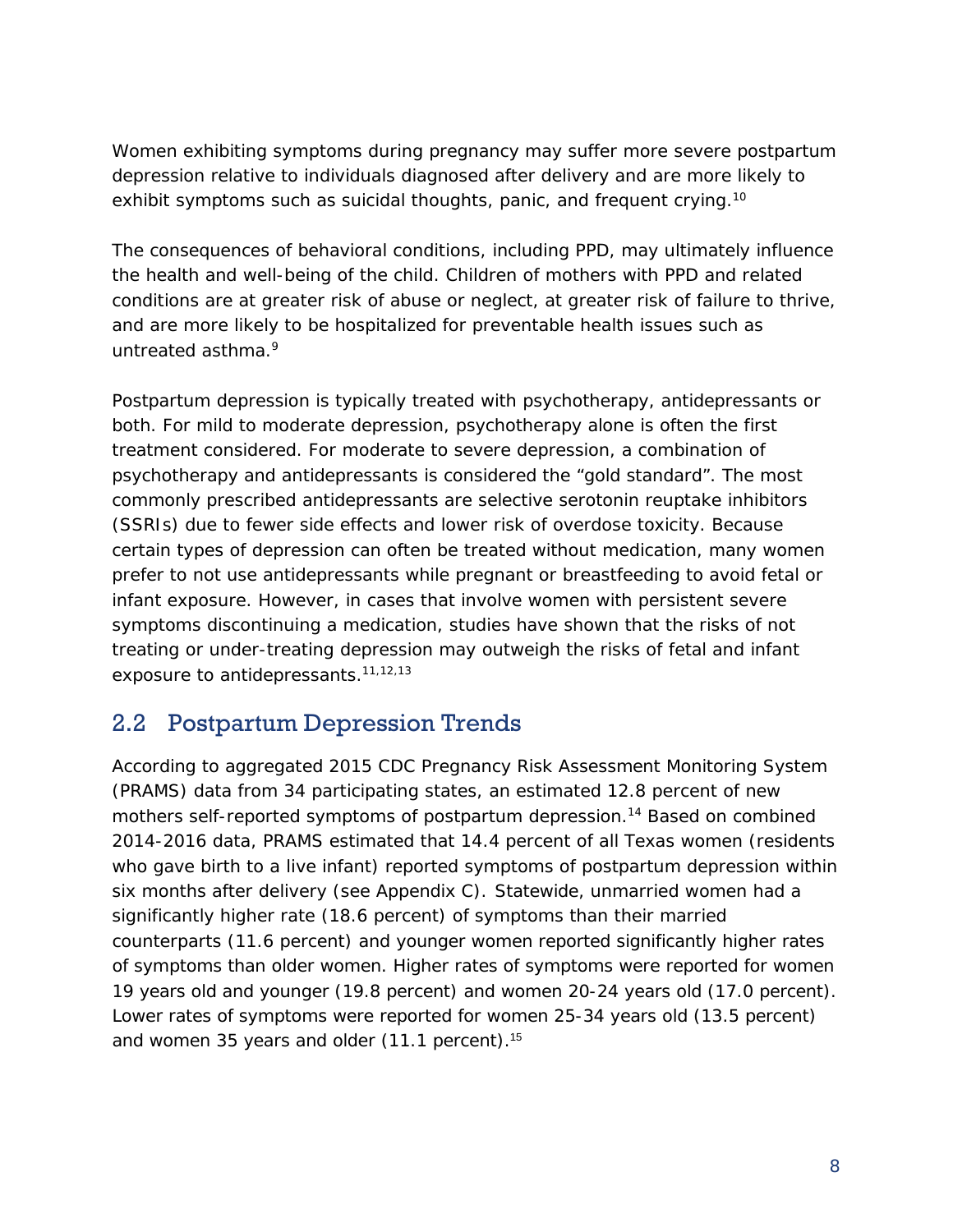Combined CY 2014-2016 PRAMS data illustrate variation in prevalence by DSHS Region among women covered by Medicaid, (Figure 1), though the differences were not statistically significant. Central Texas (Region 7) had the lowest prevalence (14.5 percent) and both east Texas (Region 6/5S) and the lower Rio Grande valley (Region 11) were highest (20.3 percent each).



**Figure 1. PRAMS prevalence of self-reported postpartum depressive symptoms among women with Medicaid by DSHS region, CY 2014-2016a**

a Weighted frequencies and 95% confidence intervals are based on combined CY 2014-2016 data. Source: Pregnancy Risk Assessment Monitoring System (PRAMS), 2014-2016 data. Prepared by Maternal & Child Health Epidemiology, DSHS.

In October of 2016, HHSC published "Postpartum Depression among Women Utilizing Texas Medicaid" as required by the 2016-17 General Appropriations Act, House Bill 1, 84<sup>th</sup> Legislature, Regular Session, 2015 (Article II, HHSC, Rider 54). The Rider 54 report identified both women with PPD and women with other depression-related diagnosed mental disorders (DMD) that occurred during or after pregnancy. DMD diagnoses consisted predominately of bipolar and depressive disorders complicating childbirth (see Appendix A: Diagnosis Codes for PPD and DMD). Among Medicaid clients, PPD appeared to be under-identified using administrative data. PPD diagnoses were reported in 1.7 percent (3,533 out of 212,809) of all Medicaid-paid births during fiscal year 2014. This rate was 90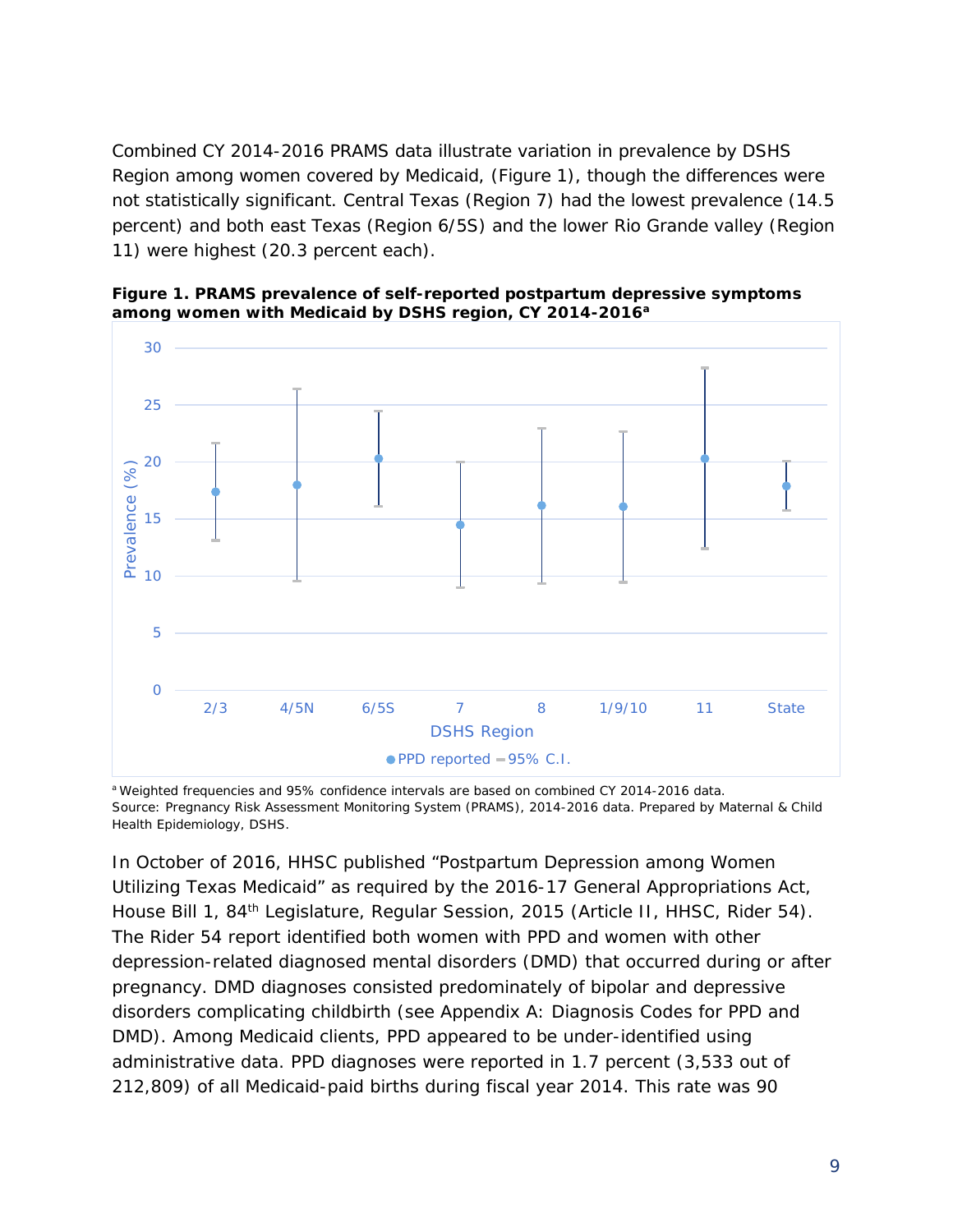percent lower than the PRAMS PPD estimate for women in Texas Medicaid (16.9 percent) and approximately 85 percent lower than the national average of 15 percent.

While combining the diagnoses of women with PPD and other DMD in fiscal year 2014 increased identified depression among pregnant and post-partum women to 9.3 percent, the combined rate remained almost 45 percent lower than the 16.9 percent PRAMS estimate. One explanation for this discrepancy is that PRAMS data are retrospective and self-reported, while Medicaid rates are based on medically diagnosed conditions reported from claims and encounters data. Another factor is that the time frame for which PRAMS data are collected (between 2-6 months after delivery) is generally beyond the length of time a woman remains enrolled in Medicaid. The Medicaid based enumeration of pregnancy-related depression is affected by the length of the mothers' postpartum enrollment period and may be underreported if there are gaps in coverage or if coverage ends two months after delivery.

## <span id="page-9-0"></span>2.3 Postpartum versus Pregnancy Related Depression

Although previous diagnostic criteria focused on depressive episodes after delivery, the Diagnostic and Statistical Manual for Mental Disorder, 5<sup>th</sup> Edition (DSM-5) refers to postpartum depression as a major depressive disorder with a peripartum or postpartum onset.11,12,16 By definition, PPD symptoms occur after pregnancy, up to one year beyond delivery. However, symptoms of depression are often apparent during the pregnancy.<sup>2</sup> This suggests that diagnoses of depression that originate during pregnancy should be considered when identifying pregnancy-related depression rather than only depression diagnoses that occur after delivery.

This report follows the approach used for the 2016 Rider 54 report to differentiate PPD and DMD occurring during pregnancy and throughout the postpartum period among women with a delivery paid for by Medicaid, CHIP, or both (referred to in this report as a Medicaid-paid delivery). However, the study period for the present analysis includes U.S. health care industry's transition from the use of the International Classification of Disease (ICD) diagnosis codes ninth revision (ICD-9 CM) to the tenth rev[i](#page-9-1)sion (ICD-10-CM)<sup> $\dot{ }$ </sup> for documenting patient conditions and treatments. ICD-10-CM codes include more diagnoses and contain details that capture clinical conditions with greater specificity. In order to replicate the method

l

<span id="page-9-1"></span><sup>&</sup>lt;sup>i</sup> Transition occurred on October 1, 2015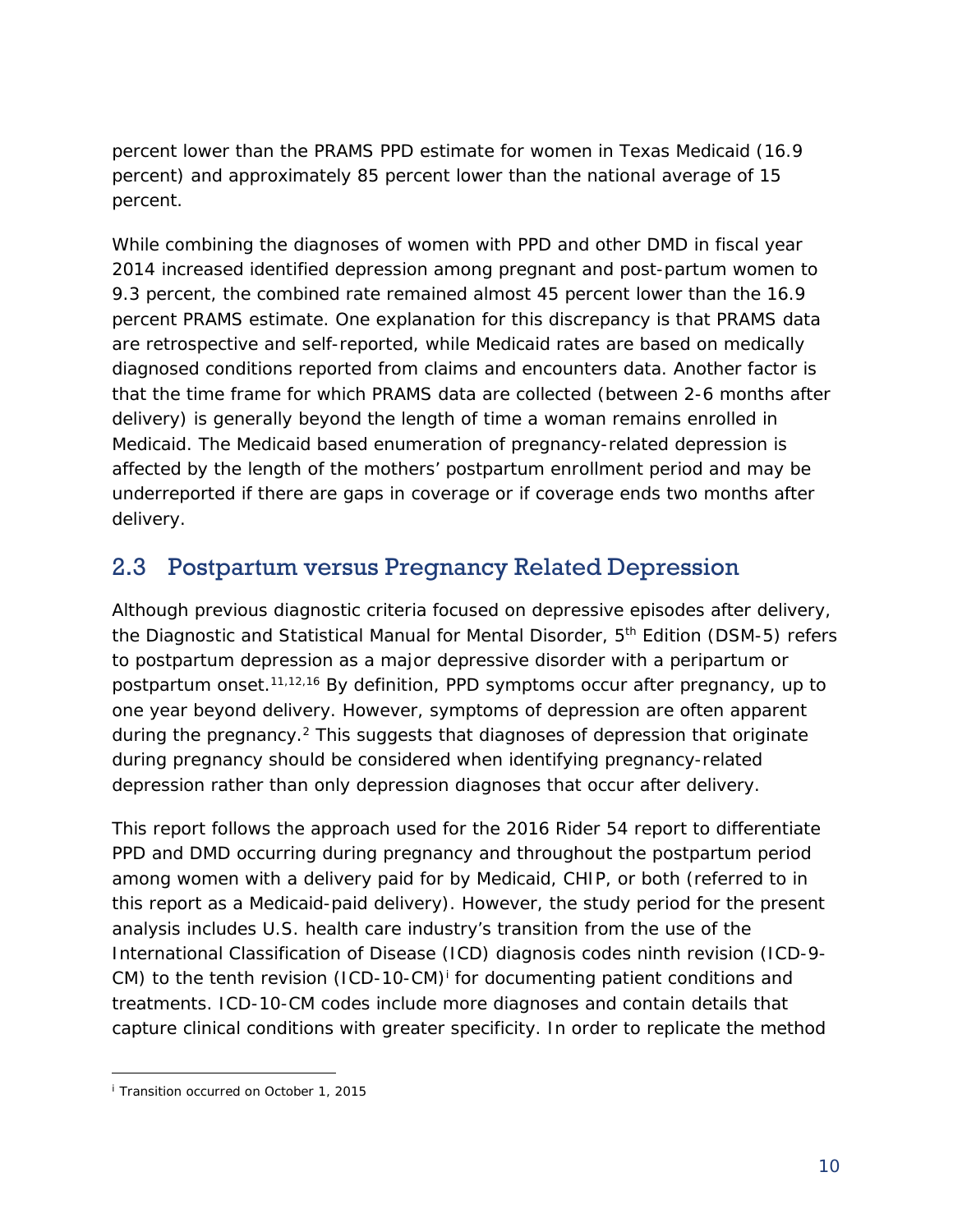used in the Rider 54 report, we converted the ICD-9-CM diagnosis codes that were used in the Rider 54 definitions of PPD and DMD to ICD-10-CM codes.<sup>[ii](#page-10-0)</sup> There are several instances where the conversion does not result in a 1-to-1 match between the code sets. In some cases, the ICD-9-CM codes that comprised our definition of PPD in Rider 54 were mapped to ICD-10-CM codes that could describe either PPD or DMD (see Appendix B for more detail).

Figure 2 shows the distribution of PPD and DMD diagnoses in fiscal year 2014 compared to fiscal year 2016. While the prevalence of PPD and DMD combined during and after pregnancy was similar using the two code sets (see Appendix A for the lists of codes), the distribution of diagnosis type (PPD vs DMD) differed. Fewer women who were diagnosed with depression were diagnosed using codes considered to be PPD following the transition to ICD-10-CM. This is a result of ICD-10-CM detailing when symptoms occurred, compared to ICD-9-CM, enabling providers to more clearly specify the timing and nature of the diagnosis.



**Figure 2. Distribution of pregnancy-related depression categories among women with Medicaid-paid deliveries in FY 2014 and FY 2016**

Notes:

1

Depression categories in FY 2014 were defined using ICD-9-CM codes. Categories in FY 2016 were defined using a combination of ICD-9-CM and ICD-10-CM codes (refer to Appendix A). Data from Local Mental Health Authorities were categorized as DMD based on diagnosis code descriptions.

The FY 2016 total differs from the sum total due to rounding.

Women that have more than one delivery during the year are counted only once.

Excludes women with missing county information.

Source: Center for Analytics and Decision Support, Texas Health and Human Services Commission

Accessed 12/13/2017.

<span id="page-10-0"></span>ii Diagnosis codes were converted from ICD-9-CM to ICD-10-CM codes using a crosswalk available from the Centers for Medicare and Medicaid Services. Retrieved from [https://www.cms.gov/Medicare/Coding/ICD10/2018-ICD-10-](https://www.cms.gov/Medicare/Coding/ICD10/2018-ICD-10-CM-and-GEMs.html) [CM-and-GEMs.html](https://www.cms.gov/Medicare/Coding/ICD10/2018-ICD-10-CM-and-GEMs.html)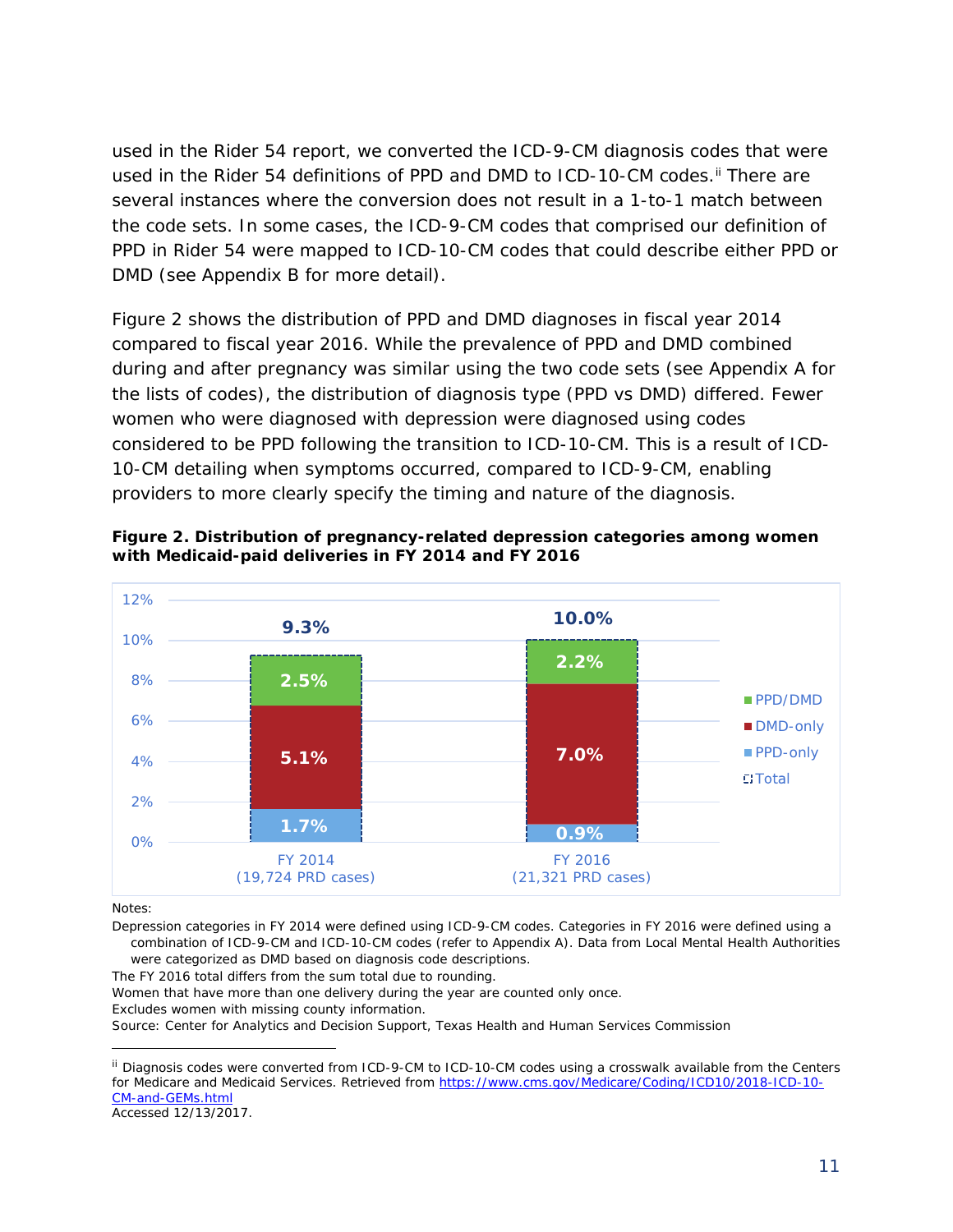Because of these changes, this report examined the outcome of interest as a combined PPD-DMD diagnosis category referred to as "pregnancy-related depression" or PRD. This accounts for differences due to the ICD-9-CM to ICD-10- CM conversion and also better reflects that PPD symptoms can occur prior to delivery. Acknowledging this continuum, we report PRD statistics by time frame, with categories including: before pregnancy, during pregnancy, and after delivery. This approach allows us to examine differences in identification, service utilization, and treatment during each of these time periods.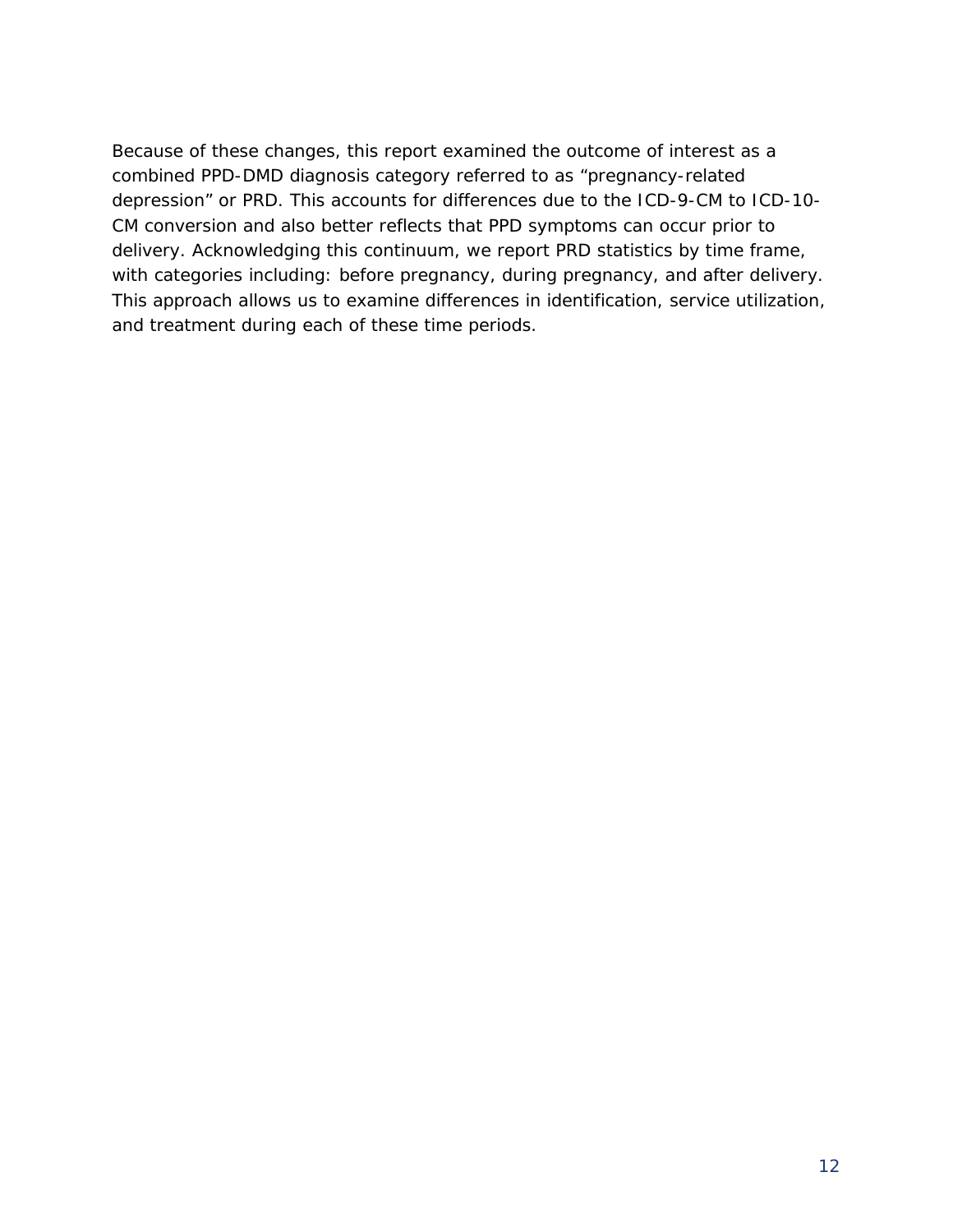# <span id="page-12-0"></span>**3.Diagnosis, Screening and Treatment of PRD Among Women with a Medicaid-Paid Delivery**

## <span id="page-12-1"></span>3.1 Frequency of Pregnancy-Related Depression Diagnoses

Over 9 percent of women with a Medicaid-paid delivery in fiscal year 2014 identified in claims and encounter data as having a diagnosis of PPD and/or DMD (collectively referred to as PRD in this report). In fiscal year 2016, 10 percent of women with a Medicaid-paid delivery were diagnosed with PRD. The distribution of diagnosed PRD varied widely by HHS Region in both fiscal year 2014 and fiscal year 2016. However, the annual rates of PRD by region were highly concordant (Figure 3). PRD diagnoses tended to be reported at relatively lower rates within the border regions (Regions 10 and 11) as well as larger urban areas (Regions 3 and 6). The northern panhandle regions (Regions 1 and 2) and northeast Texas (Regions 4 and 5) exhibited the highest rates of PRD (Figures 3 and 4).



**Figure 3. Percent of women with Medicaid-paid deliveries having pregnancyrelated depression by HHS Region, FY 2014 and FY 2016**

#### Notes:

Depression categories in FY 2014 were defined using ICD-9-CM codes. Categories in FY 2016 were defined using a combination of ICD-9-CM and ICD-10-CM codes (refer to Appendix A).

Women that have more than one delivery during the year are counted only once.

Excludes women with missing county information.

Source: Center for Analytics and Decision Support, Texas Health and Human Services Commission and BHS Office of Decision Support, Texas Health and Human Services Commission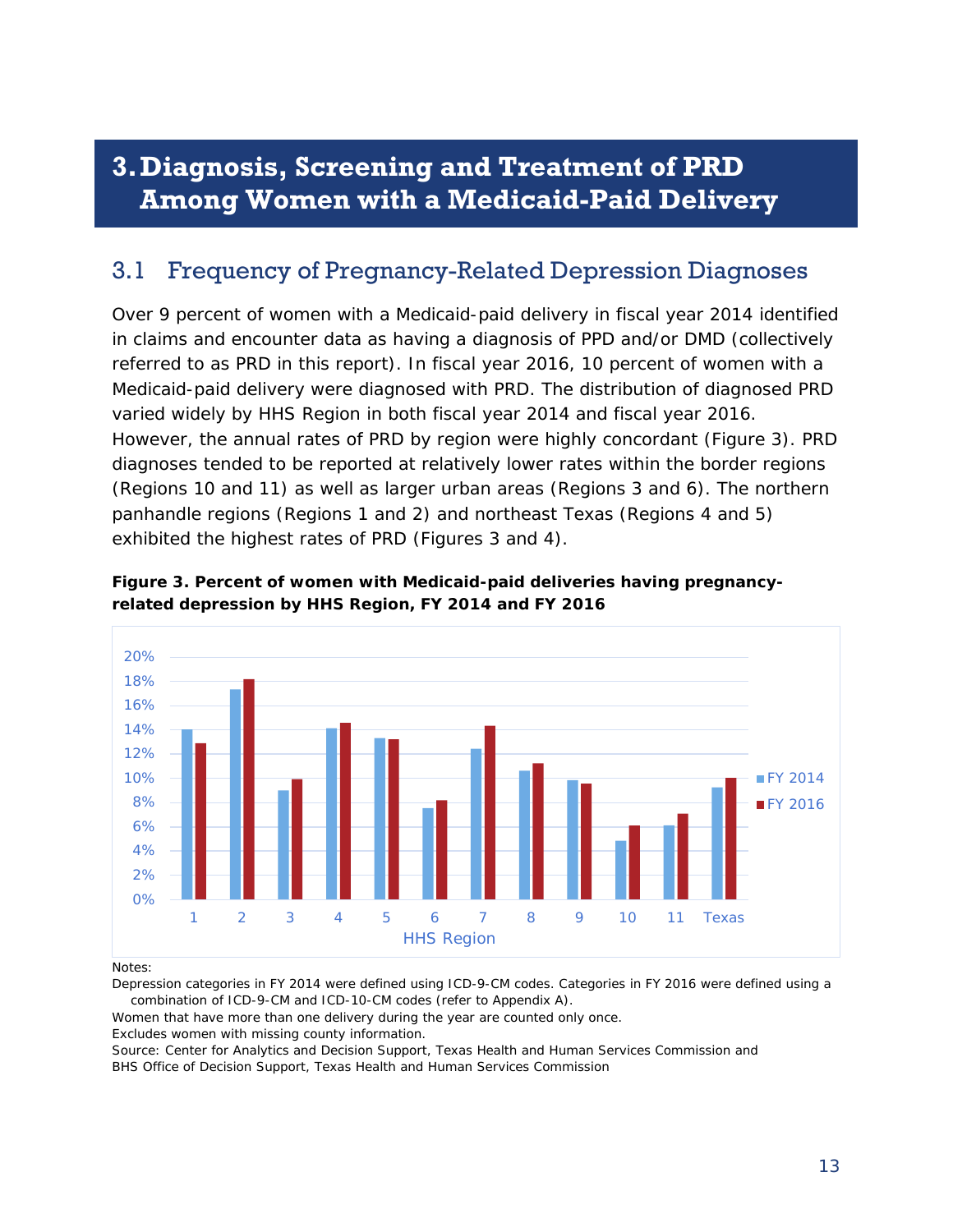

**Figure 4. Percentage of women with Medicaid-paid deliveries diagnosed with pregnancy-related depression by HHS Region, FY 2016**

## <span id="page-13-0"></span>3.2 Pregnancy-Related Depression Screening and **Identification**

Multiple procedure codes are available to indicate screening for depression but are infrequently billed on Texas Medicaid claims. These data do not capture screenings that occur during office visits when the provider does not separately bill for the screening. Out of 21,321 women with a PRD diagnosis, only about one-third (6,371 women) had a procedure code indicating a depression screening during or after pregnancy. Table 1 shows the timing of the first behavioral assessment among women who received psychiatric diagnostic evaluation or screening for depression. Approximately half (51.2 percent) of women covered by Medicaid for Pregnant Women (MPW) whose providers billed for PRD screening were first assessed after the delivery of their infant. The timing of first assessments differs by procedure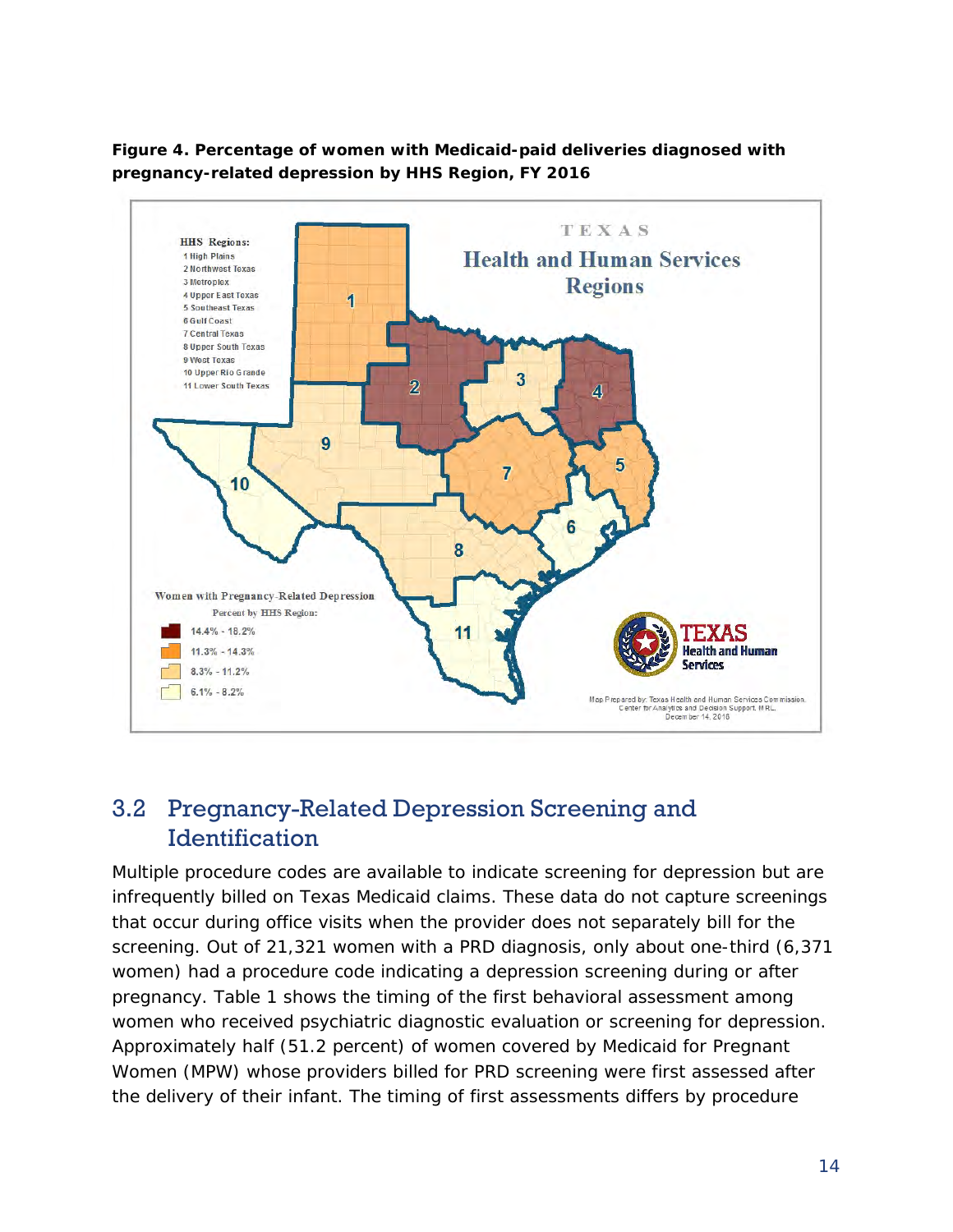code, but may be influenced by a combination of clinician practice and changes in Medicaid policy rather than by meaningful differences in the types of services that these codes represent. For instance, procedure code 99420 (administration and interpretation of health risk assessment instrument) was added as a benefit with reimbursement on November 1, 2015, but was replaced by 96160 and 96161 effective 01/01/2017. ICD-9-CM diagnosis code V79.0 (screening for depression) was discontinued after October 1, 2015.

While our information on PRD screening is limited, we can approximate when PRD was identified among women with Medicaid-paid deliveries by examining when a PRD diagnosis was first recorded on a claim or encounter. In fiscal year 2016, over half of the PRD cases among women with Medicaid-paid deliveries were identified before delivery. The majority of postpartum diagnoses occurred within three months after delivery (Figure 5). However, the decline in diagnoses after three months is likely due to the length of a woman's Medicaid eligibility period following the end of her pregnancy. The MPW coverage period ends on the last day of the month 60 days after the pregnancy ends. The overall pattern of when PRD was identified is similar for both fiscal year 2014 and 2016, though there are limitations in interpreting trend data due to the change in methods for identifying PRD. With the beginning of auto-enrollment of eligible women into the Healthy Texas Women (HTW) program in July 2016, we expect to see greater numbers of PRD identified beyond three months postpartum.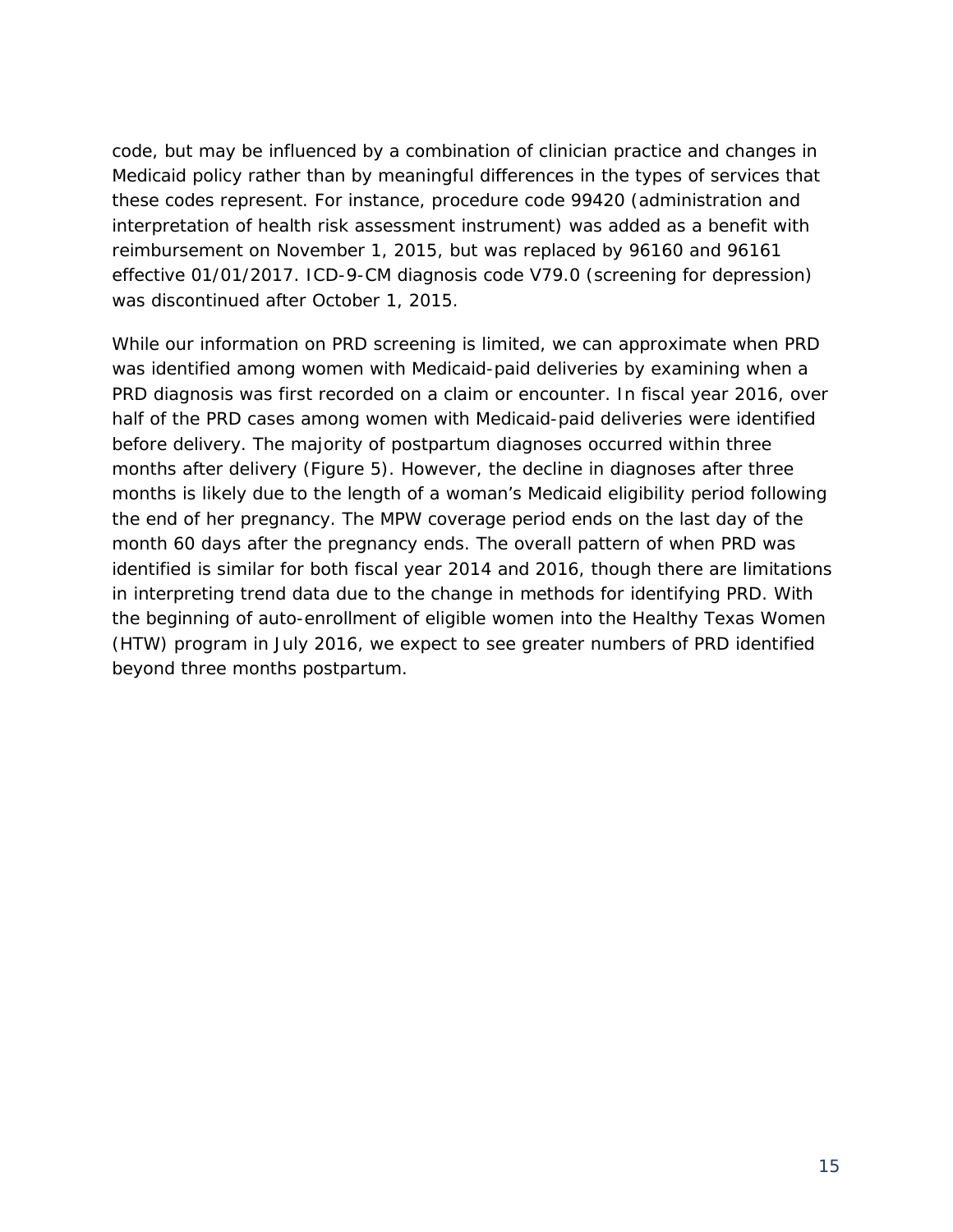#### **Table 1. Timing of first psychiatric diagnostic evaluation or screening for depression among women**  with a Medicaid-paid delivery<sup>a</sup> in FY 2016 by procedure code

| <b>Procedure</b><br>Code <sup>b</sup> | <b>Procedure Code Description</b>                                                             |                | <b>Prior to Pregnancy</b> | <b>Prior to Delivery</b> |       | Delivery &<br>Postpartum | <b>Total</b> |       |
|---------------------------------------|-----------------------------------------------------------------------------------------------|----------------|---------------------------|--------------------------|-------|--------------------------|--------------|-------|
| 90791                                 | Psychiatric diagnostic evaluation                                                             | 268            | 7.7%                      | 1,474                    | 42.3% | 1,745                    | 50.0%        | 3,487 |
| 90792                                 | Psychiatric diagnostic evaluation with medical<br>services                                    | 148            | 10.9%                     | 507                      | 37.2% | 707                      | 51.9%        | 1,362 |
| 96101                                 | Psychological testing with interpretation and<br>report by psychologist or physician per hour | 14             | 13.6%                     | 26                       | 25.2% | 63                       | 61.2%        | 103   |
| 99420                                 | Administration and interpretation of health risk<br>assessment instrument                     |                | 1.7%                      | 82                       | 15.6% | 435                      | 82.7%        | 526   |
| G0444                                 | Annual depression screening, 15 minutes                                                       | $\overline{2}$ | 1.7%                      | 37                       | 31.6% | 78                       | 66.7%        | 117   |
| <b>Multic</b>                         | Indicates that two different codes were billed on<br>the same day                             | 26             | 9.1%                      | 116                      | 40.7% | 143                      | 50.2%        | 285   |
| Other <sup>d</sup>                    | Includes the following CPT and HCPCS codes:<br>96127, 96102 and 96103, G8432, G8433, 1220F    |                | 5.5%                      | 73                       | 44.5% | 82                       | 50.0%        | 164   |
| ICD-9-CM<br>V79.0                     | Screening for depression                                                                      |                | 13.5%                     | 277                      | 84.7% | 6                        | 1.8%         | 327   |
| <b>Total</b>                          |                                                                                               | 520            | 8.2%                      | 2,592                    | 40.7% | 3,259                    | 51.2%        | 6,371 |

 $a$  Excludes women who had more than one delivery during FY 2016 (n=38)

**b** See Appendix C for descriptions of procedure codes.

c Indicates that two different codes were billed on the same day (and that it was the first mention of screening)

d Includes the following CPT and HCPCS codes: 96127 (Brief emotional/behavioral assessment), 96102 and 96103 (Psychological testing), G8432 (Clinical Depression screening, not documented, reason not given), G8433 (Screening for clinical depression, not documented, patient not eligible), 1220F (Patient screened for depression, SUD)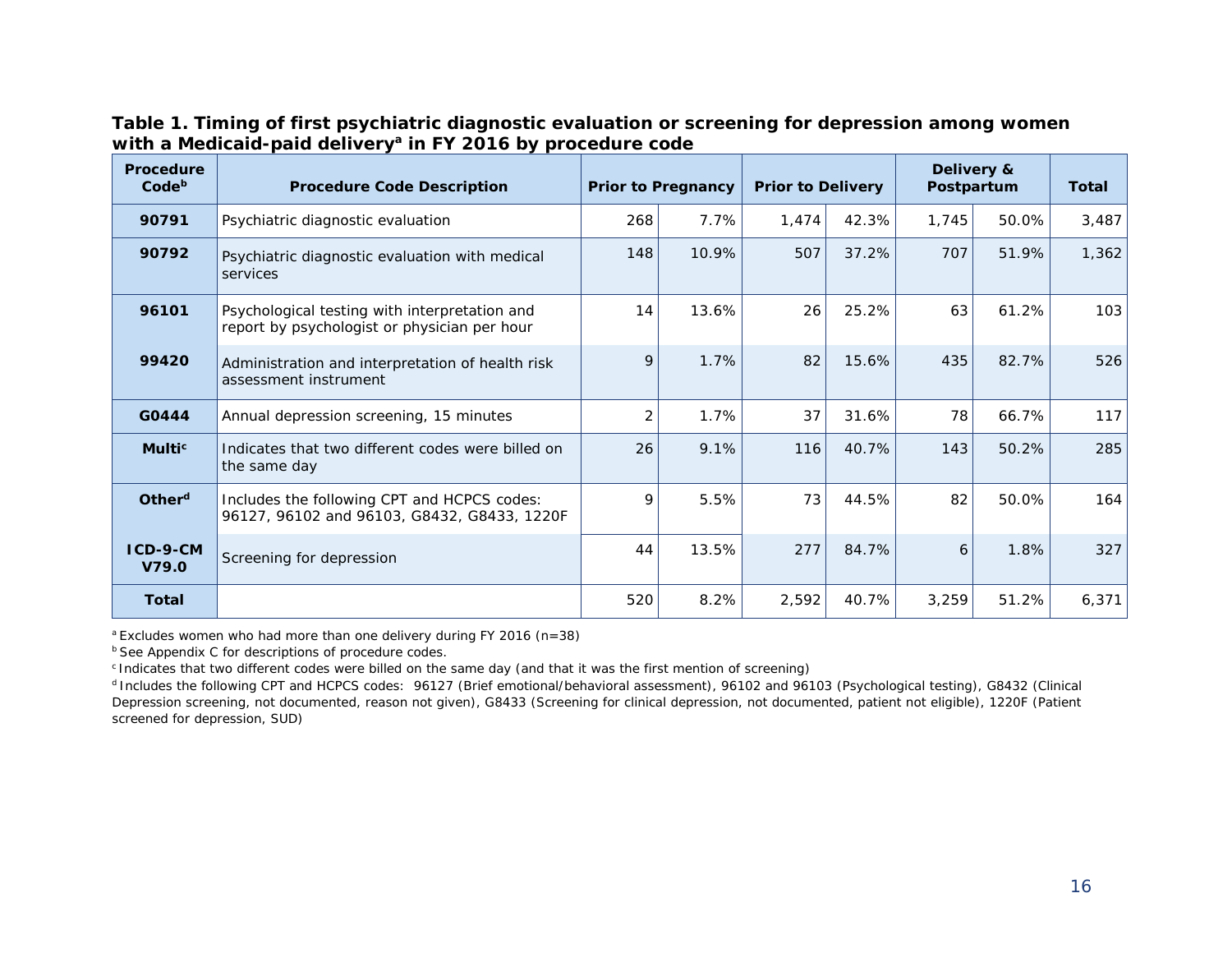

#### **Figure 5. Number of pregnancy-related depression cases identified before and after delivery in FY 2014 and 2016**

Notes:

Depression categories in FY 2014 were defined using ICD-9-CM codes. Categories in FY 2016 were defined using a combination of ICD-9-CM and ICD-10-CM codes (refer to Appendix A).

Women that had more than one delivery during the year were counted only once. The timing of PRD occurrence is based on the date of the first delivery relative to their earliest PRD diagnosis.

Excludes women with missing county information.

<span id="page-16-0"></span>Source: Center for Analytics and Decision Support, Texas Health and Human Services Commission

## 3.3 Utilization of Services and Onset of Treatment for Pregnancy-Related Depression

#### Clinical Services

We examined the frequency and timing of physician office visits for women enrolled in Medicaid or HTW who had a single Medicaid-paid delivery in fiscal year 2016. Out of 7,269 women with an office visit to a physician or other non-institutional Medicaid provider for PRD, almost half (48.3 percent) had at least one visit prior to delivery. Of those 3,510 women, 1,242, or 17.1 percent of the total number of women, also had at least one visit after delivery. The higher median number of visits among women who were seen both during pregnancy and after delivery (six visits) compared to the median number of visits for those seen only during pregnancy or only after delivery (one visit for each) is due, in part, to the longer length of time these women were enrolled in Medicaid. Further, it is likely that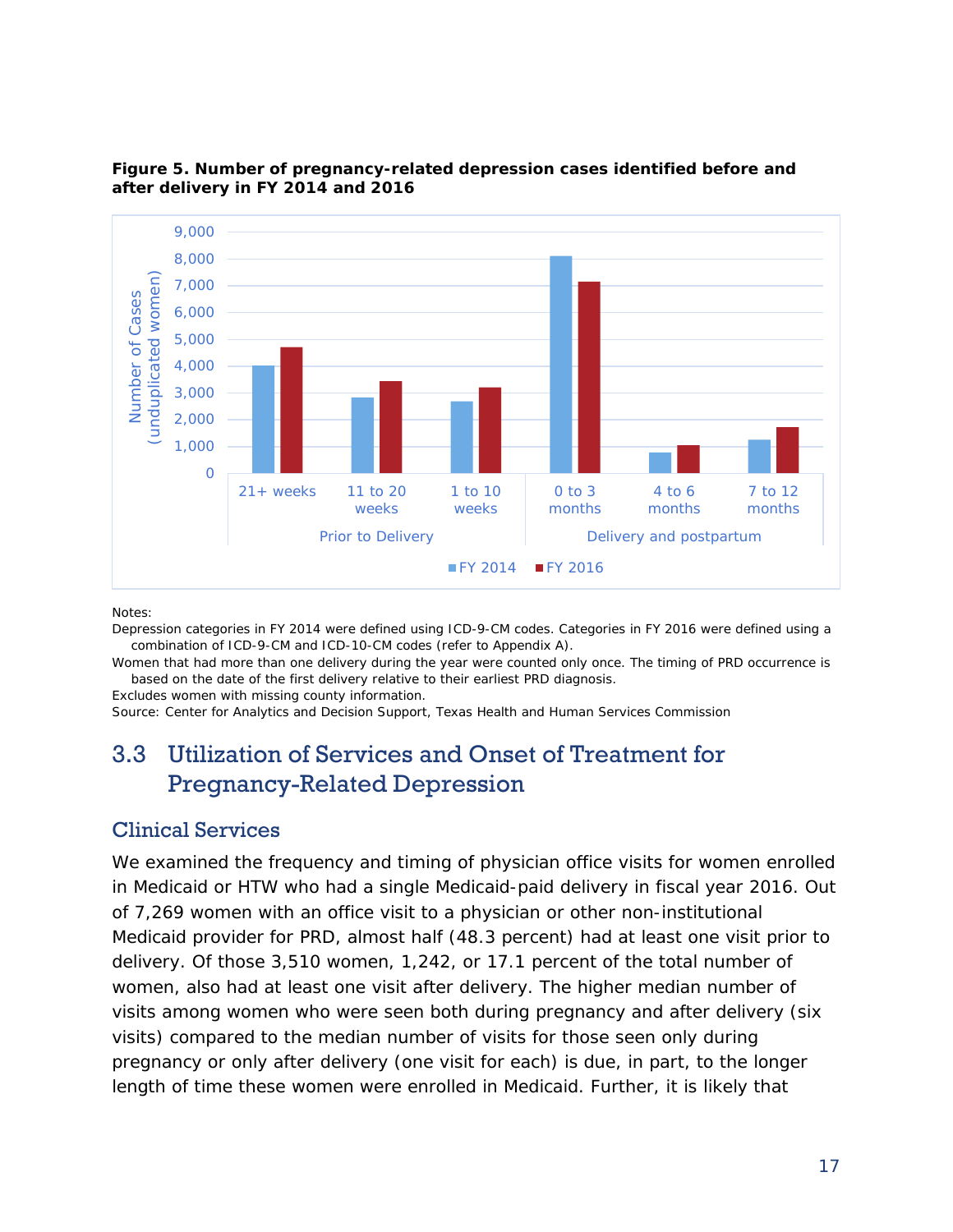among these women, persistent PRD issues throughout pregnancy and after delivery would lead to more frequent utilization of behavioral health services.

Table 2. Number and percent of women with a Medicaid-paid delivery<sup>a</sup> in FY 2016 who had one or more physician office visits for PRD<sup>b</sup>, by timing of visits

| <b>Treatment</b><br><b>Period</b>                          | Number of<br>women with<br><b>PRD visits</b> | %             | <b>Number of</b><br>women with<br>1 office visit | Number of<br>women with<br>2 office visits | Number of<br>women with<br>$\geq$ 3 office visits | <b>Median</b><br><b>Number</b><br>of visits |
|------------------------------------------------------------|----------------------------------------------|---------------|--------------------------------------------------|--------------------------------------------|---------------------------------------------------|---------------------------------------------|
| <b>During</b><br>Pregnancy<br>onlyc                        | 2,268                                        | 31.2%         | 1,153                                            | 446                                        | 669                                               |                                             |
| <b>During</b><br>Pregnancy<br>and After<br><b>Delivery</b> |                                              | $1,242$ 17.1% | O                                                | 154                                        | 1,088                                             | 6                                           |
| <b>After</b><br><b>Delivery</b><br>only <sup>d</sup>       | 3,759                                        | 51.7%         | 2,103                                            | 647                                        | 1,009                                             | 1                                           |
| Total                                                      | 7,269                                        |               | 3,256                                            | 1,247                                      | 2,766                                             | $\overline{2}$                              |

 $a$  Excludes women with more than one delivery during FY 2016 (n=404)

**PRD visits were identified using the primary diagnosis code, date of service and place of service code listed on a** claim or encounter for professional services. Office visits included claims and encounters with the following places of service: office, Federally Qualified Health Center, independent clinic and rural health clinic. Visits with PRD as the primary diagnosis (defined using ICD-9-CM and ICD-10-CM codes listed in Appendix A) are included.

 $c$  During Pregnancy = 220 days before the delivery date up to (and including) delivery date

 $d$  After Delivery = Delivery date to 365 days following delivery date

Source: Center for Analytics and Decision Support, Texas Health and Human Services Commission

#### Local Mental Health Authority Utilization

If a Medicaid provider is unable to deliver necessary follow up care, patients can be referred to local behavioral healthcare providers. Although local mental health authorities (LMHAs) are also Medicaid providers, as community mental health centers they also provide affordable mental health services to indigent adults and youth. Individuals seeking mental health services are initially assessed to identify their needs and strengths and then are authorized into a level of care (LOC) that meets their needs and preferences. Services are provided in one of several LOCs and include, but are not limited to: psychiatric diagnostic evaluations; pharmacological management, training and support; skills training and education; case management; supportive housing and supported employment; peer services (including family partners); crisis intervention; counseling services; and rehabilitative services. For women with severe PPD, LMHAs can provide more intensive psychiatric treatment. Women with a Medicaid-paid delivery may have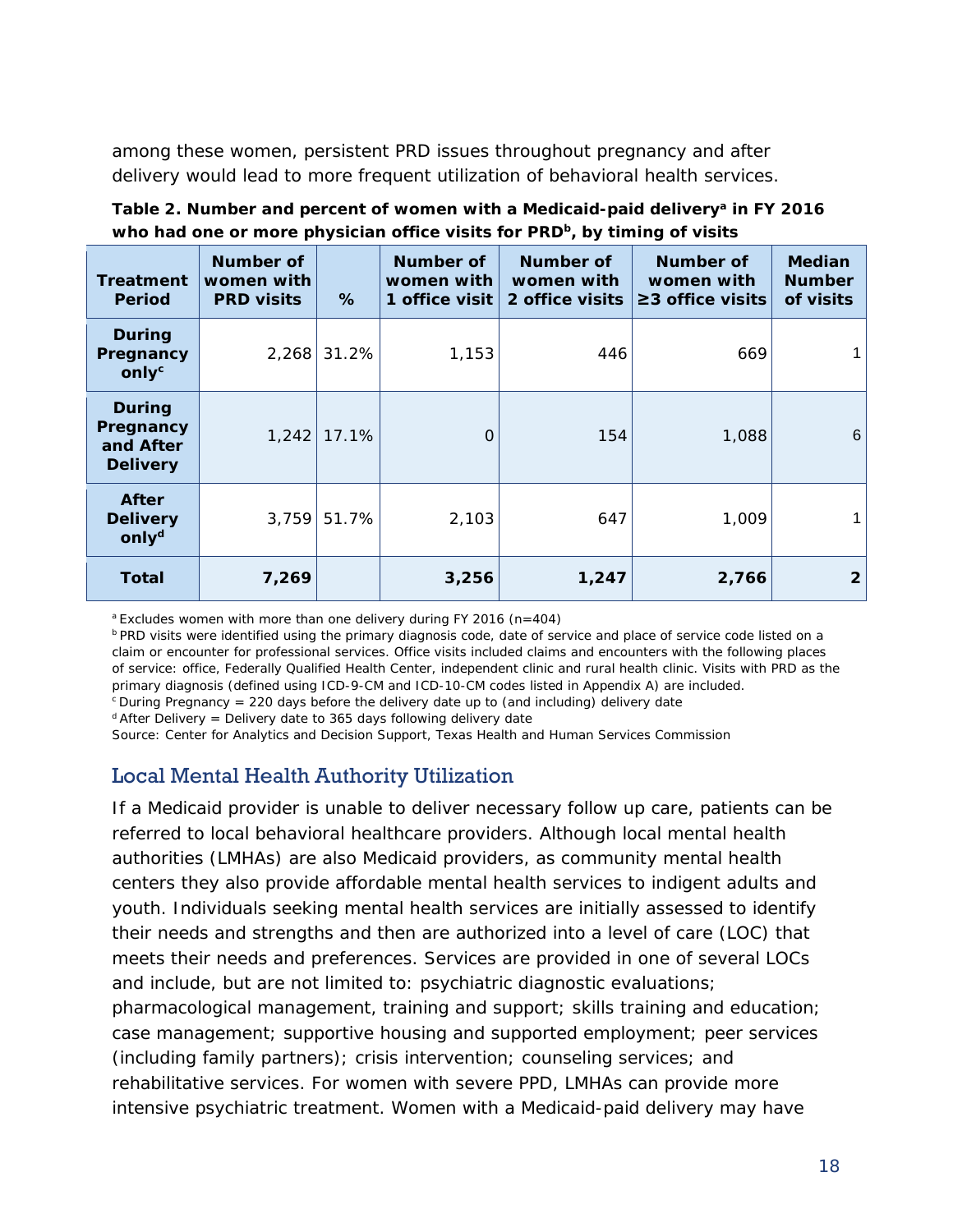accessed these services while covered by Medicaid, but could also have done so before or after their Medicaid coverage period.

LMHA utilization follows a pattern similar to overall utilization of physician office visit utilization. Out of the 2,938 women with a Medicaid-paid delivery who accessed LMHA services for PRD during or after their pregnancy, 45 percent (1,231 women) had at least one service day prior to delivery. Those who accessed LMHA services during pregnancy and after delivery had a much higher average number of service days -- 19 compared to four for during pregnancy only and seven for after delivery only (Table 3).

Table 3. Utilization of LMHA services for PRD<sup>a</sup> among women with a Medicaid-paid **delivery**

| <b>Treatment Period</b>                              | Number of<br>women | Percent | <b>Total Number</b><br>of Service<br><b>Days</b> | Average<br><b>Number of</b><br><b>Service</b><br><b>Days</b> |
|------------------------------------------------------|--------------------|---------|--------------------------------------------------|--------------------------------------------------------------|
| During Pregnancy Onlyb                               | 477                | 16.2%   | 1,860                                            | 4                                                            |
| <b>During Pregnancy and</b><br><b>After Delivery</b> | 844                | 28.7%   | 16,398                                           | 19                                                           |
| After Delivery Only <sup>c</sup>                     | 1,617              | 55.0%   | 10,787                                           |                                                              |
| Total                                                | 2,938              |         | 29,045                                           | 10                                                           |

<sup>a</sup> Identified based on diagnosis code descriptions<br><sup>b</sup> During Pregnancy = 220 days before the delivery date up to (and including) delivery date

 $c$  After Delivery = Delivery date to 365 days following delivery date

Source: BHS Office of Decision Support, Texas Health and Human Services Commission

### Vendor Drug/Pharmacy Services

The decision to use antidepressants as part of a treatment for PRD is made jointly by a physician and patient. This decision is driven by factors such as the severity of symptoms, patient preferences, potential impact on the fetus or infant, past response to treatment, and the availability of local mental health resources such as counseling.

We examined antidepressant use among women enrolled in Medicaid or HTW who had a single Medicaid-paid delivery during fiscal year 2016. Ten percent (20,777 women) were diagnosed with PRD. It should be noted that this number is slightly different from other portions of the report as mothers with more than one Medicaidpaid delivery were excluded from this calculation to more accurately identify timing of antidepressant use. Almost half (48.6 percent, or 10,091) of these women filled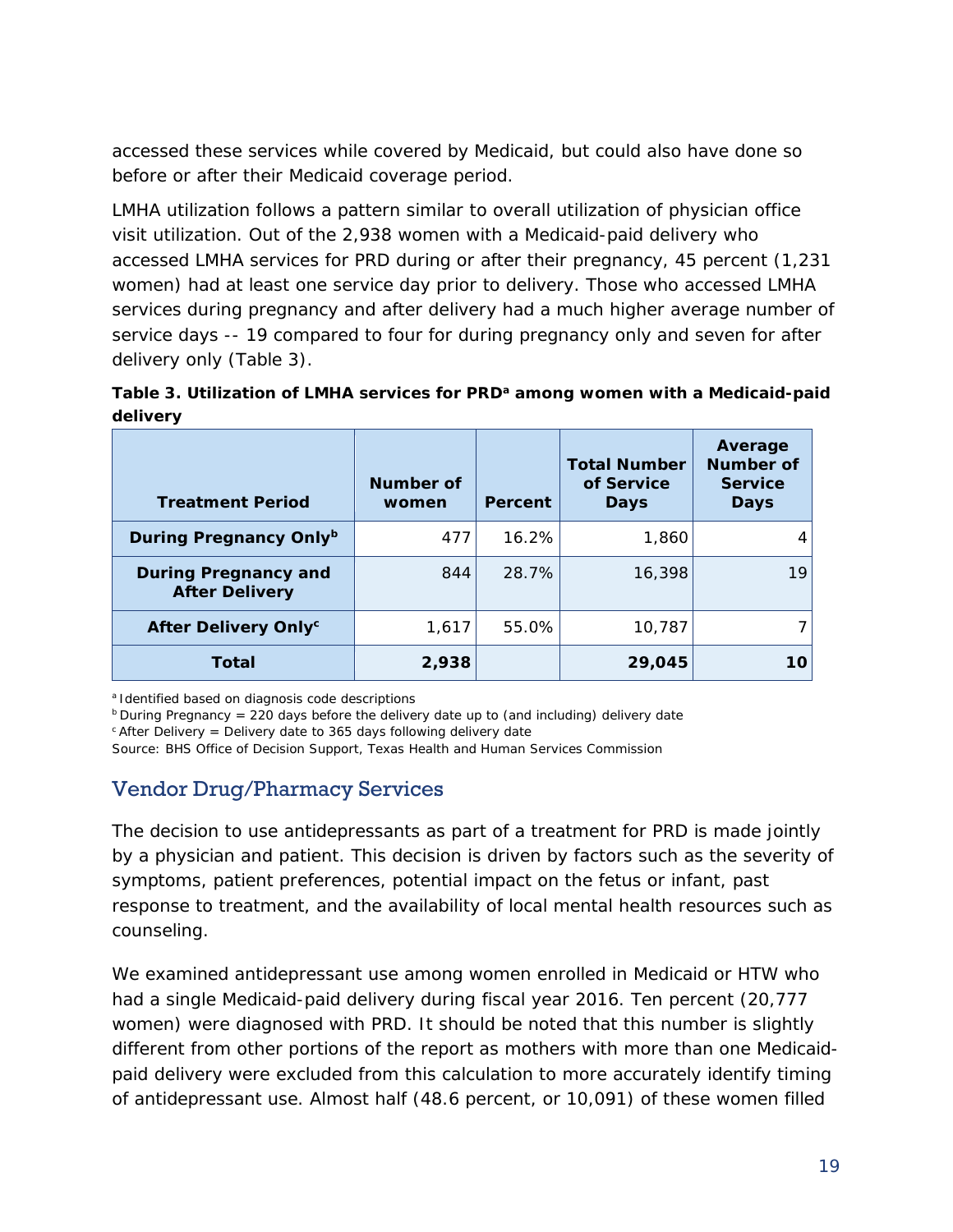at least one prescription for antidepressants. While most women with a prescription for antidepressants had a PRD diagnosis, 7,082 (41.2 percent) of the 17,173 women with an antidepressant prescription did not have a claim or encounter with a PRD diagnosis code (Table 4). Out of those 7,082 women, 313 were diagnosed either earlier than a year before the delivery date or later than a year following the delivery date (not shown). Another 3,266 women out of the same group of 7,082 were prescribed an antidepressant for another mental health condition such as postpartum psychosis or generalized anxiety disorder rather than PRD.

**Table 4. Concordance between having a diagnosis of PRD and a filled prescription**  for antidepressants among women with a Medicaid-paid delivery<sup>a</sup> in FY 2016

| PRD Diagnosisb,c | Antidepressant Prescription <sup>d</sup> |       |                 |       |                  |       |  |  |  |  |
|------------------|------------------------------------------|-------|-----------------|-------|------------------|-------|--|--|--|--|
|                  | <b>Yes</b>                               |       | <b>No</b>       |       | <b>Total</b>     |       |  |  |  |  |
| Yes              | 10,091                                   | 48.6% | 10,686          | 51.4% | 20,777           | 100.0 |  |  |  |  |
| <b>No</b>        | 7,082                                    | 3.7%  | 184,026         | 96.3% | 191,108          | 100.0 |  |  |  |  |
| <b>Total</b>     | 17,173                                   |       | $8.1\%$ 194,712 |       | $91.9\%$ 211,885 | 100.0 |  |  |  |  |

a Excludes women with more than one delivery during FY 2016 (n=404)

b Identified using ICD-9 and ICD-10 codes listed in Appendix A

c Includes women who were diagnosed between 220 days before the delivery date to 365 days after the delivery date

d Identified using AHFS code 28:16:04 (CNS: Psychotherapeutic: Antidepressants)

Source: Center for Analytics and Decision Support, Texas Health and Human Services Commission

Almost half (48.3 percent) of women with PRD who were treated with antidepressants began treatment prior to delivery (Table 5). However, the interpretation of Table 5 is limited by the possible exclusion of information on antidepressant treatment before pregnancy, since not all women identified with PRD and prescribed antidepressants were enrolled in Medicaid for the entire year before delivery.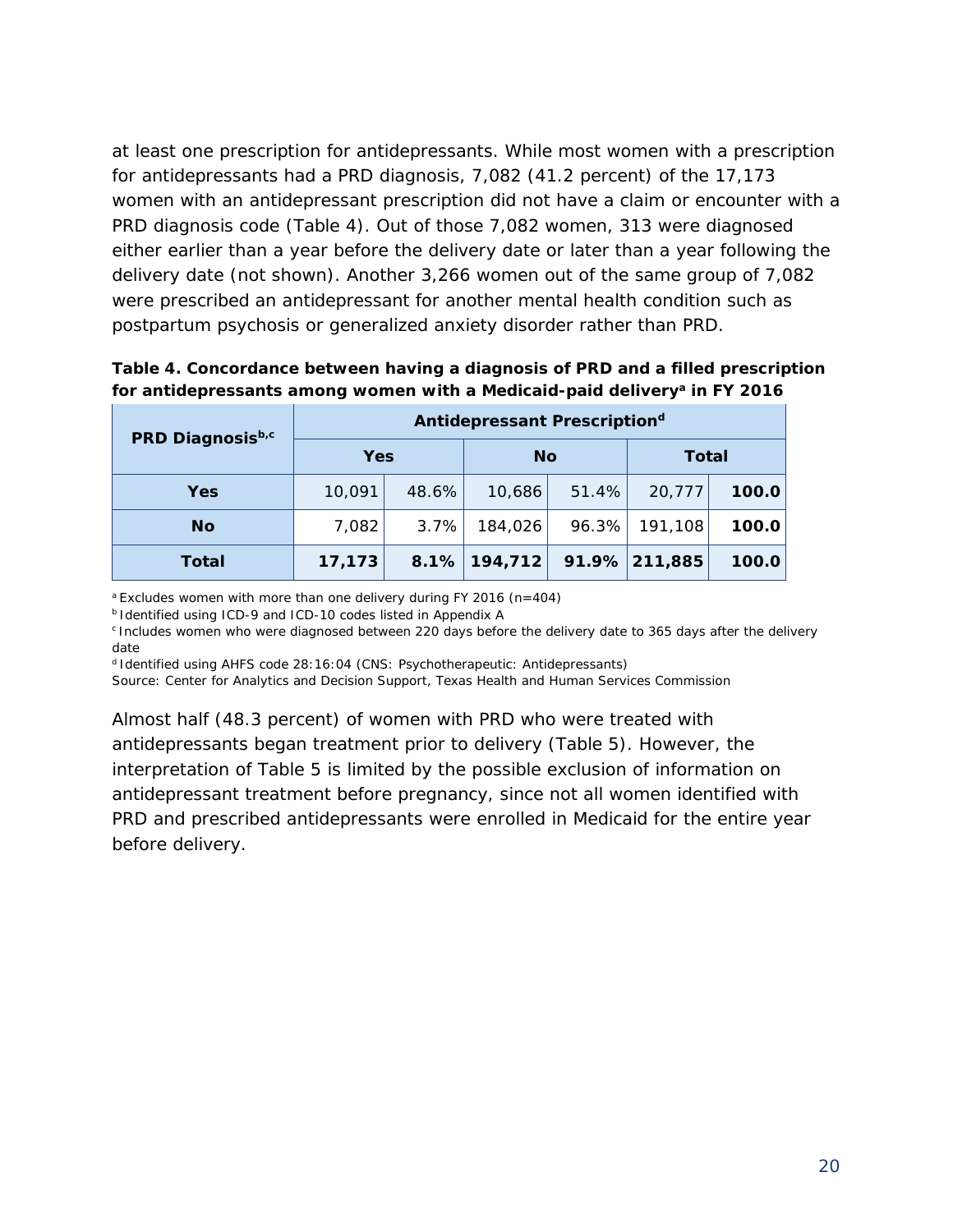| Table 5. Onset of antidepressant use among women with a Medicaid-paid delivery |  |
|--------------------------------------------------------------------------------|--|
| in FY 2016 by PRD diagnosis                                                    |  |

| <b>Onset of Antidepressant</b><br><b>Treatment</b> | <b>PRD Diagnosis</b> |       | <b>No PRD Diagnosis</b> |       |  |
|----------------------------------------------------|----------------------|-------|-------------------------|-------|--|
| Before Pregnancy <sup>a</sup>                      | 1,642                | 16.3% | 946                     | 13.4% |  |
| During Pregnancy <sup>b</sup>                      | 3,226                | 32.0% | 1,329                   | 18.8% |  |
| <b>After Delivery<sup>c</sup></b>                  | 5,223                | 51.8% | 4,807                   | 67.9% |  |
| Total                                              | 10.091               |       | 7,082                   |       |  |

 $a$  Before Pregnancy = 365 to 221 days before the delivery date

 $b$  During Pregnancy = 220 days before the delivery date up to (and including) delivery date

 $c$  After Delivery = Delivery date to 365 days following delivery date

Source: Center for Analytics and Decision Support, Texas Health and Human Services Commission

We also examined the rates of antidepressant use before, during and after pregnancy by calculating the number of prescriptions filled per 1,000 member months. The rates of antidepressant use during pregnancy declined considerably from the pre-pregnancy rates, which is consistent with previous research indicating a tendency to avoid drug treatments prior to delivery. For women with a PRD diagnosis, the rate decreased about 69 percent, from 240.7 prescriptions filled per 1,000 member months enrolled before pregnancy to 74.3 during pregnancy. For women without a PRD diagnosis, the rate decreased about 86 percent, from 22.2 prescriptions filled per 1,000 member months enrolled to 3.2 (Table 6).

After delivery, the rate of prescriptions filled increased to approximately 85 percent of the pre-pregnancy rate for women with a PRD diagnosis. Based on previous research, this is likely due to women avoiding potential complications to the newborn from antidepressant use while nursing. For women without a PRD diagnosis, there was a 29 percent decrease in rate from before pregnancy (22.2 prescriptions filled per 1,000 member months enrolled) to after delivery (15.8 prescriptions filled per 1,000 member months enrolled) (Table 6).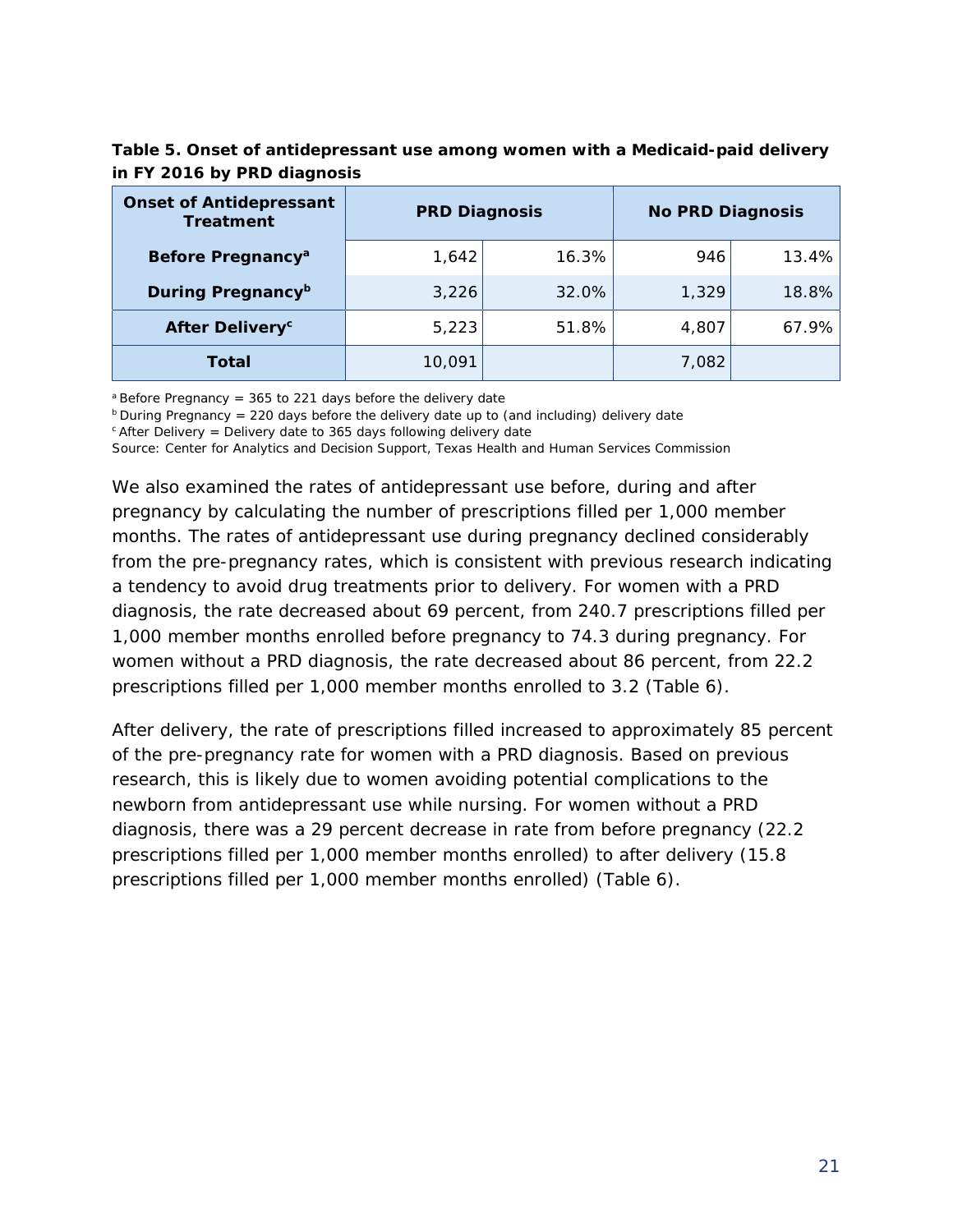**Table 6: Number and rate of antidepressant prescriptions filled per 1,000 months enrolled among women with a Medicaid-paid delivery in FY 2016 by PRD diagnosis** 

| Onset of                           |                                           | <b>PRD Diagnosis</b>                          |       | <b>No PRD Diagnosis</b>                   |                                               |      |  |  |
|------------------------------------|-------------------------------------------|-----------------------------------------------|-------|-------------------------------------------|-----------------------------------------------|------|--|--|
| Antidepressant<br><b>Treatment</b> | Number of<br>Prescription<br><b>Fills</b> | Number of<br><b>Months</b><br><b>Enrolled</b> | Rate  | Number of<br>Prescription<br><b>Fills</b> | Number of<br><b>Months</b><br><b>Enrolled</b> | Rate |  |  |
| Before Pregnancy <sup>a</sup>      | 4,110                                     | 17.074                                        | 240.7 | 1.653                                     | 74,518                                        | 22.2 |  |  |
| During Pregnancy <sup>b</sup>      | 10,026                                    | 134,932                                       | 74.3  | 2,869                                     | 897.611                                       | 3.2  |  |  |
| <b>After Delivery<sup>c</sup></b>  | 24,158                                    | 117,438                                       | 205.7 | 9,909                                     | 625,798                                       | 15.8 |  |  |

 $a$  Before Pregnancy = 365 to 221 days before the delivery date

 $b$  During Pregnancy = 220 days before the delivery date up to (and including) delivery date

 $c$  After Delivery = Delivery date to 365 days following delivery date

Source: Center for Analytics and Decision Support, Texas Health and Human Services Commission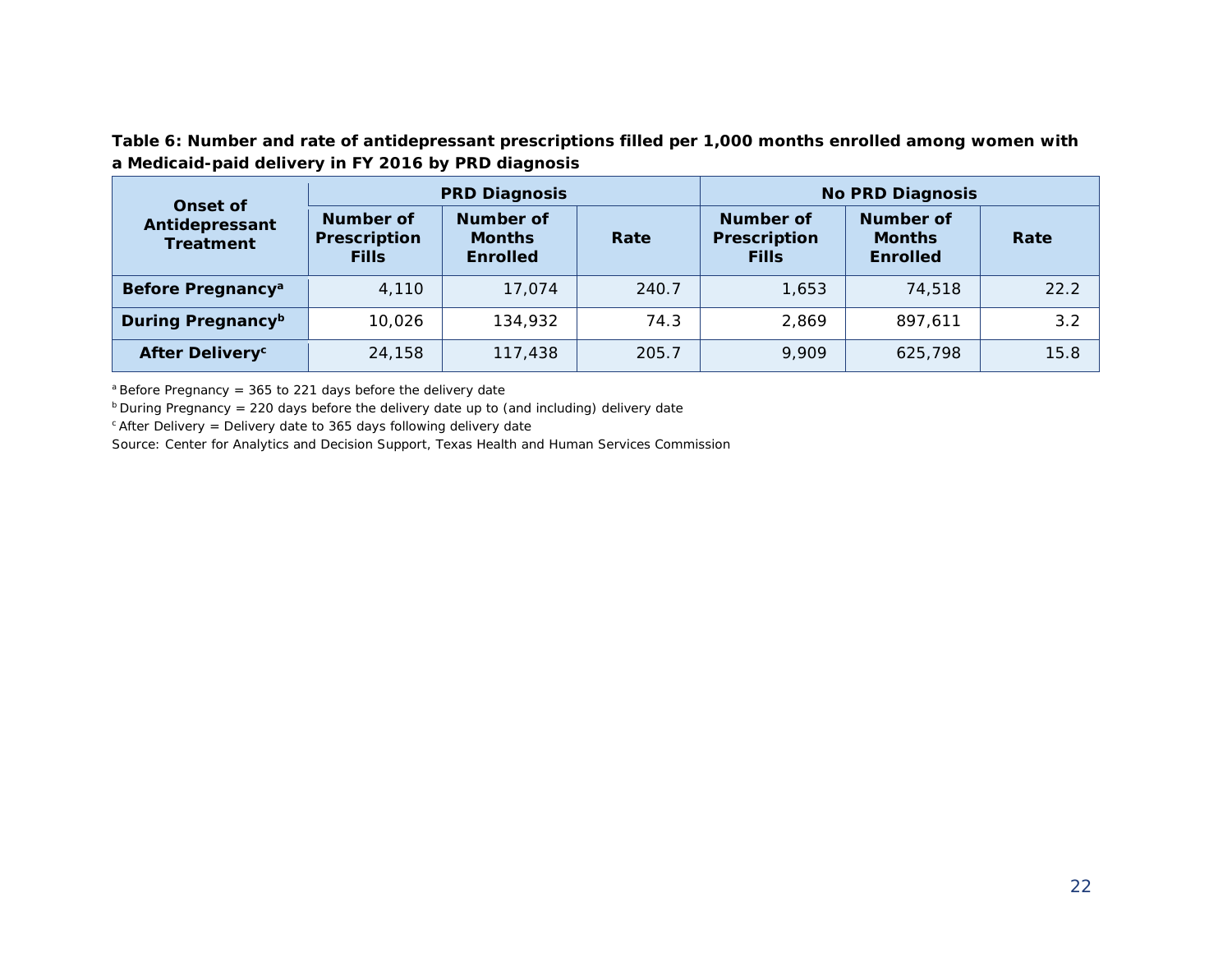# <span id="page-22-0"></span>3.4 Medicaid Costs of Pregnancy-Related Depression

Over \$12 million (All Funds) were spent annually by Medicaid for depression related clinical and prescription drug services during pregnancy and the woman's postpartum period (includes up to one year after delivery). Average statewide per capita costs were \$1,014 for acute care services and \$71 for filled prescriptions (Table 7). Average regional per capita costs varied with the highest costs in far west Texas (Region 10) and the lower Rio Grande valley (Region 11) and the lowest costs in east Texas (Regions 4 and 5) (Figure 6).

|                  |                    | Acute Care <sup>a</sup>                    | <b>Drug</b> b      |                    |                                            |                    |  |
|------------------|--------------------|--------------------------------------------|--------------------|--------------------|--------------------------------------------|--------------------|--|
| Region           | <b>Total costs</b> | <b>Unduplicated</b><br><b>Client Count</b> | Cost per<br>client | <b>Total costs</b> | <b>Unduplicated</b><br><b>Client Count</b> | Cost per<br>client |  |
| 1                | \$431,522          | 488                                        | \$884              | \$44,326           | 527                                        | \$84               |  |
| $\overline{2}$   | \$454,564          | 441                                        | \$1,030            | \$35,412           | 411                                        | \$86               |  |
| 3                | \$2,153,923        | 2,605                                      | \$826              | \$148,694          | 2,489                                      | \$59               |  |
| $\boldsymbol{4}$ | \$514,939          | 752                                        | \$684              | \$44,945           | 788                                        | \$57               |  |
| 5                | \$341,683          | 481                                        | \$710              | \$27,499           | 461                                        | \$59               |  |
| 6                | \$2,559,134        | 2,344                                      | \$1,091            | \$168,119          | 2,045                                      | \$82               |  |
| $\overline{7}$   | \$1,440,998        | 1,452                                      | \$992              | \$98,697           | 1,424                                      | \$69               |  |
| 8                | \$1,674,150        | 1,502                                      | \$1,114            | \$98,276           | 1,342                                      | \$73               |  |
| 9                | \$191,525          | 254                                        | \$754              | \$16,379           | 292                                        | \$56               |  |
| 10               | \$589,127          | 309                                        | \$1,906            | \$16,033           | 235                                        | \$68               |  |
| $11$             | \$1,718,823        | 1,274                                      | \$1,349            | \$89,896           | 1,015                                      | \$88               |  |
| Total            | \$12,070,388       | 11,902                                     | \$1,014            | \$788,276          | 11,029                                     | \$71               |  |

**Table 7. Per capita Medicaid costs for pregnancy-related depression, by HHS Region, FY 2016** 

a Acute care costs are based on PRD-related visits which are defined using the primary DX field only.

<sup>b</sup> Antidepressants were identified using AHFS code 28:16:04 (CNS: Psychotherapeutic: Antidepressants).

Source: Center for Analytics and Decision Support, Texas Health and Human Services Commission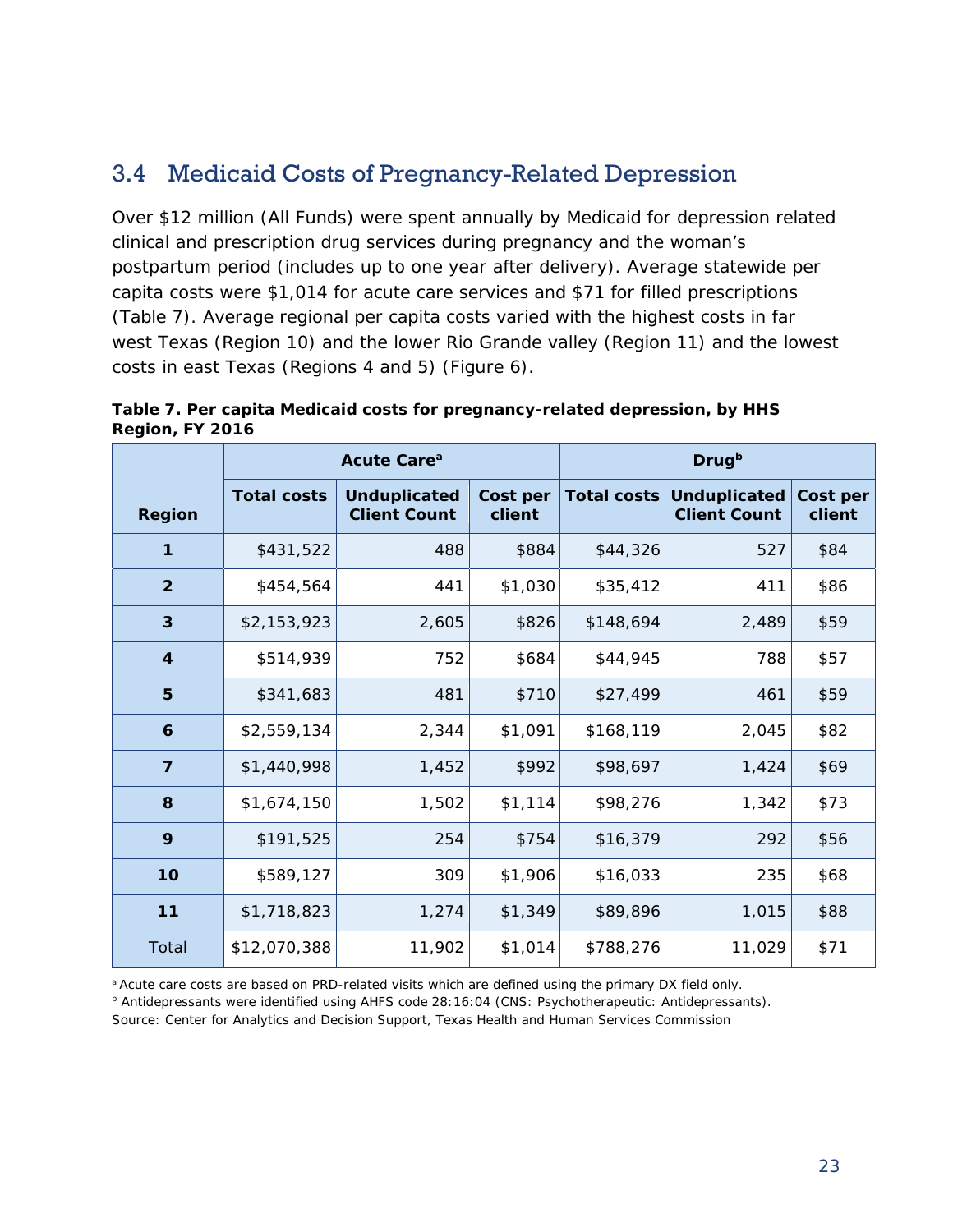### **Figure 6. Per capita Medicaid costs for pregnancy-related depression, by HHS Region, FY 2016**

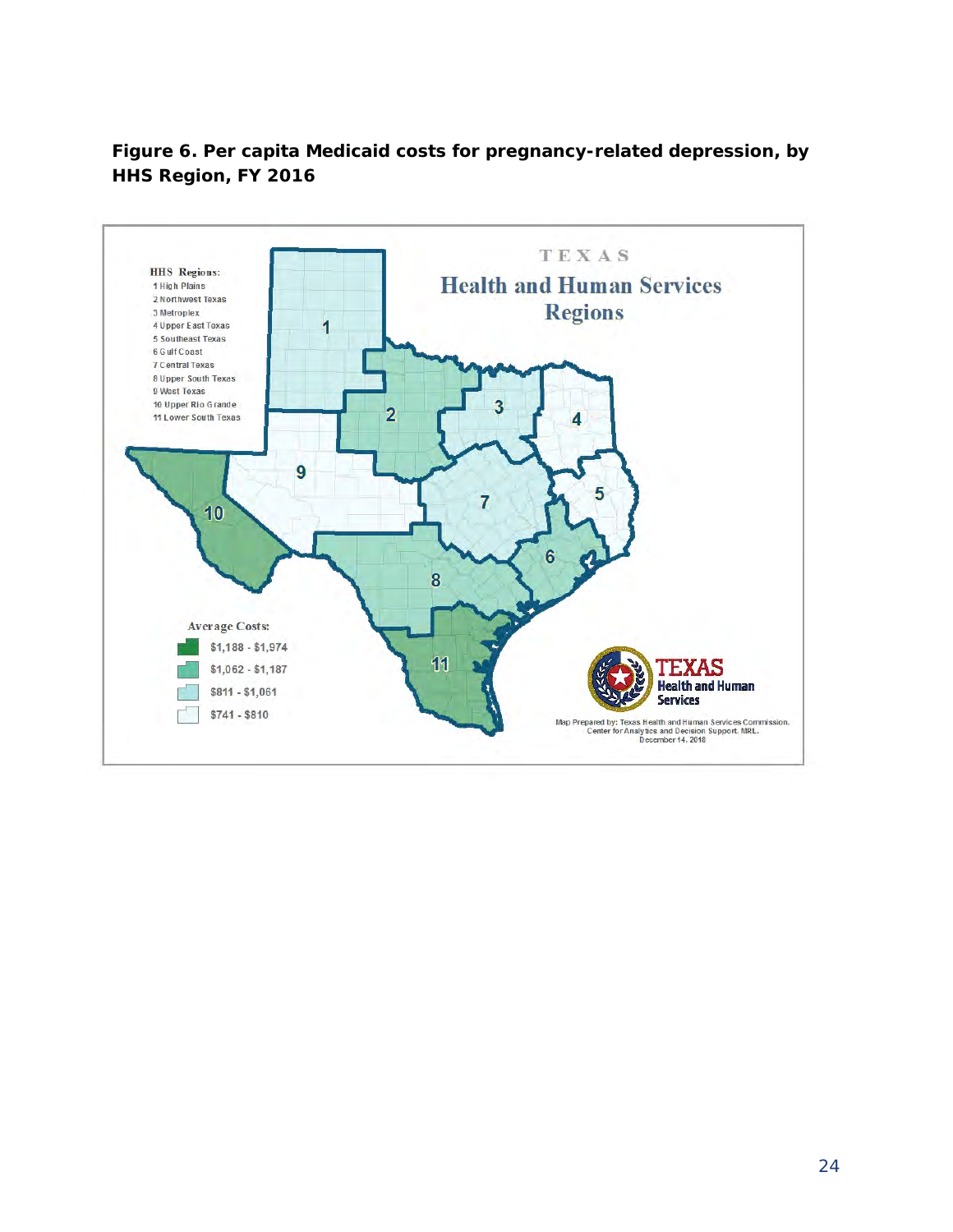# <span id="page-24-0"></span>**4.Current Pregnancy-Related Depression Initiatives**

### <span id="page-24-1"></span>4.1 Healthy Texas Women

The MPW program covers women through the last day of the month 60 days after their pregnancy ends. In order to increase awareness, education, and continuity of care for women with PRD, HHSC launched several initiatives in 2016. One of these initiatives was that, as of July 1, 2016, eligible women whose MPW coverage ends are automatically enrolled in the Healthy Texas Women (HTW) program. The HTW program provides family planning services and other women's health services that contribute to preconception care and better birth outcomes, including screening and pharmaceutical treatment for postpartum depression. Auto-enrollment allows women to continue to receive screening and pharmaceutical treatment for postpartum depression after MPW benefits have been terminated. The HTW autoenrollment process closes the gap in coverage for many vulnerable women and preserves their access to necessary services.

In fiscal year 2016, prior to this policy change, fewer than 20 percent of women who were enrolled in MPW at the time of delivery had uninterrupted coverage beyond 3 months after delivery. Following the policy change, the number and percent of women with uninterrupted health care coverage more than doubled to approximately 45 percent. An analysis of enrollment data for MPW clients who delivered an infant in fiscal year 2016 is shown in Table 8. There were approximately 12,500 deliveries per month among women who were enrolled in MPW (column 2). The expected dis-enrollment month is two months after the delivery date, however this can vary depending on how close the actual delivery date was to the due date (column 3). The effect of the policy can be first seen among women who delivered in May of 2016. While more than half were disenrolled by the third month post-delivery (column 4 and 5), 22.6 percent were enrolled in HTW (column 6 and 7). The remainder stayed in MPW or enrolled in other Medicaid programs (columns 8 through 11).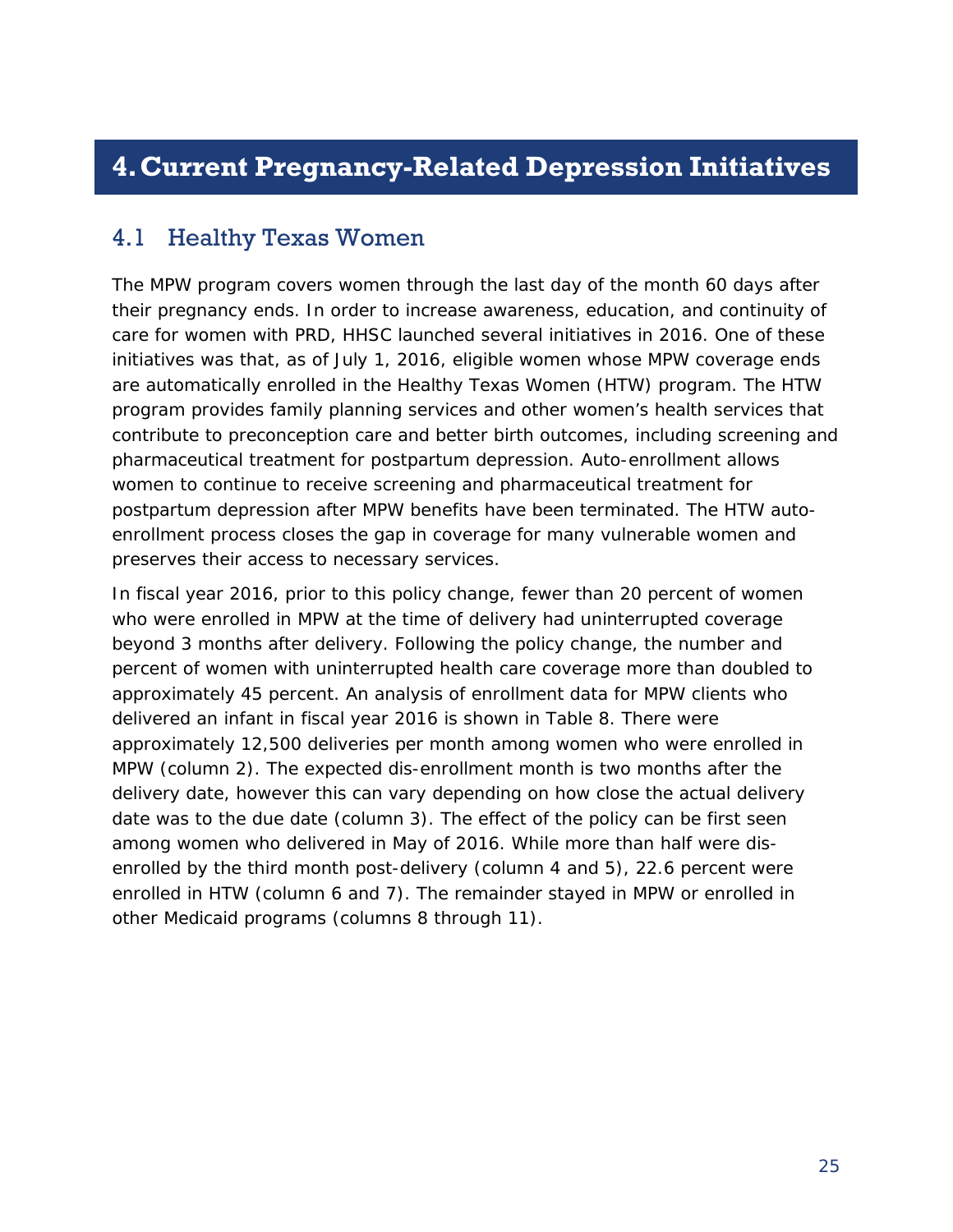|  |                                                 |  | Table 8. Medicaid enrollment categories in third month post-delivery <sup>a</sup> for women enrolled in Medicaid for |
|--|-------------------------------------------------|--|----------------------------------------------------------------------------------------------------------------------|
|  | Pregnant Women (MPW) with a delivery in FY 2016 |  |                                                                                                                      |

|                                               |                                                            |                                                              | No longer<br>enrolled in third<br>month post-<br>delivery <sup>a,b</sup><br>(Columns 4 8 5) |       |                                                                                |       |     |                                         | Enrollment category in third month post-delivery <sup>a</sup>            |       |
|-----------------------------------------------|------------------------------------------------------------|--------------------------------------------------------------|---------------------------------------------------------------------------------------------|-------|--------------------------------------------------------------------------------|-------|-----|-----------------------------------------|--------------------------------------------------------------------------|-------|
| <b>Delivery</b><br><b>Month</b><br>(Column 1) | <b>Number</b><br>of MPW<br><b>deliveries</b><br>(Column 2) | <b>Expected</b><br>dis-<br>enrollment<br>month<br>(Column 3) |                                                                                             |       | <b>Enrolled</b> in<br><b>Healthy Texas</b><br>Women<br>$\left($ Columns 6 & 7) |       |     | <b>Stayed in MPW</b><br>(Columns 8 8 9) | <b>Enrolled in other</b><br><b>Medicaid Program</b><br>(Columns 10 & 11) |       |
| $15-Sep$                                      | 13,191                                                     | $15 - Nov$                                                   | 10,660                                                                                      | 80.8% | 238                                                                            | 1.8%  | 135 | 1.0%                                    | 2,158                                                                    | 16.4% |
| $15-Oct$                                      | 12,713                                                     | $15$ -Dec                                                    | 10,152                                                                                      | 79.9% | 291                                                                            | 2.3%  | 220 | 1.7%                                    | 2,050                                                                    | 16.1% |
| $15-Nov$                                      | 12,432                                                     | $16$ -Jan                                                    | 9,884                                                                                       | 79.5% | 232                                                                            | 1.9%  | 189 | 1.5%                                    | 2,127                                                                    | 17.1% |
| $15-Dec$                                      | 13,128                                                     | 16-Feb                                                       | 10,346                                                                                      | 78.8% | 255                                                                            | 1.9%  | 261 | 2.0%                                    | 2,266                                                                    | 17.3% |
| $16 - Jan$                                    | 12,586                                                     | 16-Mar                                                       | 9,809                                                                                       | 77.9% | 272                                                                            | 2.2%  | 318 | 2.5%                                    | 2,187                                                                    | 17.4% |
| 16-Feb                                        | 12,018                                                     | 16-Apr                                                       | 9,376                                                                                       | 78.0% | 223                                                                            | 1.9%  | 378 | 3.1%                                    | 2,041                                                                    | 17.0% |
| 16-Mar                                        | 12,365                                                     | 16-May                                                       | 9,573                                                                                       | 77.4% | 284                                                                            | 2.3%  | 433 | 3.5%                                    | 2,075                                                                    | 16.8% |
| $16 - Apr$                                    | 11,715                                                     | $16$ -Jun                                                    | 8,842                                                                                       | 75.5% | 509                                                                            | 4.3%  | 394 | 3.4%                                    | 1,970                                                                    | 16.8% |
| $16$ -May                                     | 11,858                                                     | $16$ -Jul                                                    | 6,753                                                                                       | 56.9% | 2,676                                                                          | 22.6% | 398 | 3.4%                                    | 2,031                                                                    | 17.1% |
| $16 - Jun$                                    | 12,311                                                     | $16 - Aug$                                                   | 6,660                                                                                       | 54.1% | 3,213                                                                          | 26.1% | 424 | 3.4%                                    | 2,014                                                                    | 16.4% |
| $16$ -Jul                                     | 12,517                                                     | 16-Sep                                                       | 6,534                                                                                       | 52.2% | 3,557                                                                          | 28.4% | 354 | 2.8%                                    | 2,072                                                                    | 16.6% |
| $16 - Aug$                                    | 13,434                                                     | $16$ -Oct                                                    | 7,208                                                                                       | 53.7% | 3,642                                                                          | 27.1% | 355 | 2.6%                                    | 2,229                                                                    | 16.6% |

a Based on enrollment category 3 months after the delivery date. MPW expiration occurs 2 months after the projected due date.<br>b' No longer enrolled" was defined as clients whose ID was not found in the 8-month enrollment f eligibility data for any given month are considered complete after eight months (allowing for all retroactivity to be included). Source: Center for Analytics and Decision Support, Texas Health and Human Services Commission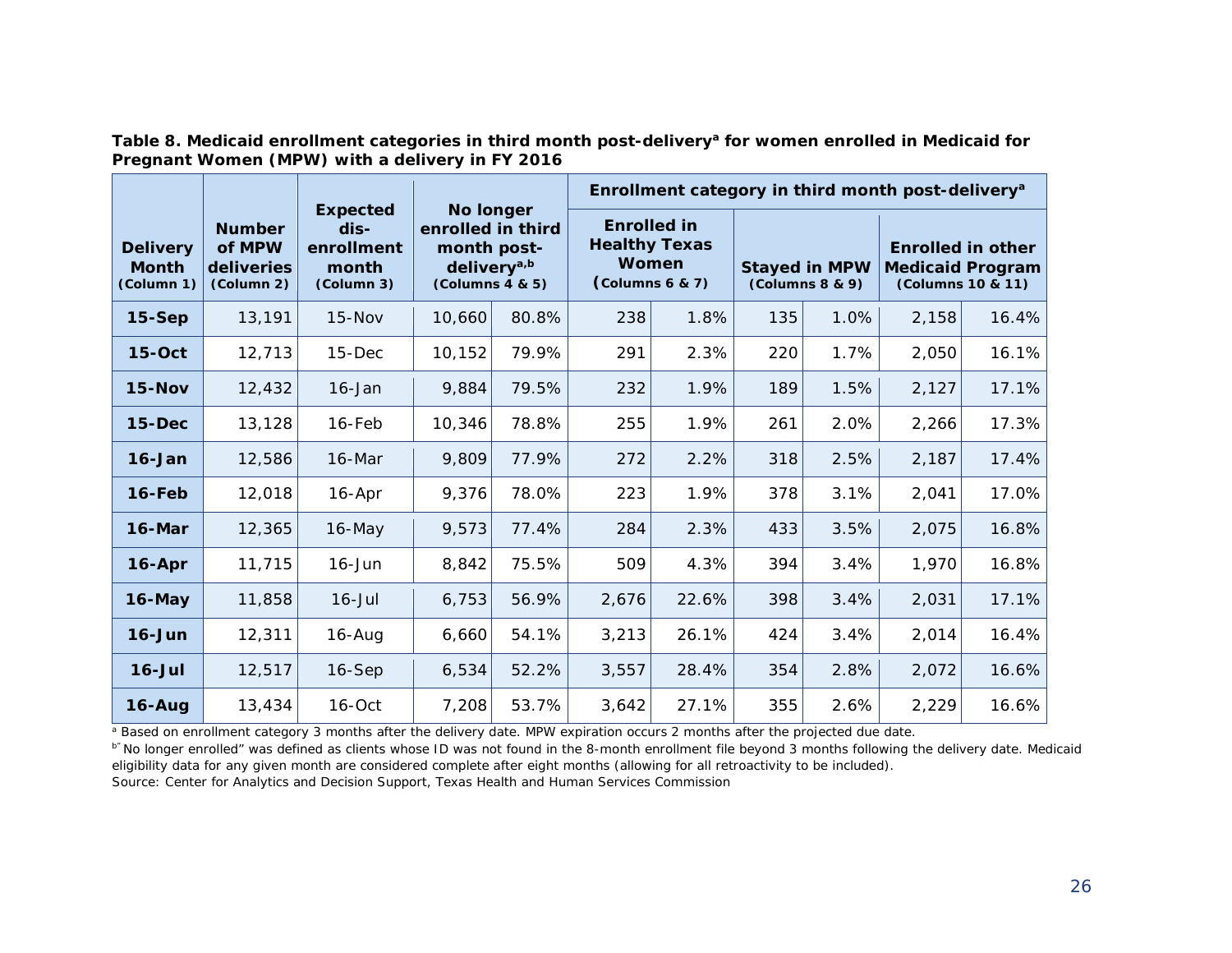## <span id="page-26-0"></span>4.2 Texas Health Steps

The Early and Periodic Screening, Diagnosis, and Treatment (EPSDT) program, known in Texas as Texas Health Steps (THSteps), provides preventive health services for children from birth through 20 years of age who are enrolled in Medicaid. The American Academy of Pediatrics recommends the use of screenings as part of a well-child visit,<sup>17</sup> and the majority of pediatricians concur that screening for postpartum depression is in the scope of their practice.<sup>18</sup> Effective July, 1 2018, PPD screening can be performed in addition to a THSteps visit for an infant under the age of 1. This change in policy provides additional opportunities for PPD screening beyond what is covered through MPW. THSteps providers must discuss the screening results with the mother as well as the impact depression may have on the mother, family, and health of the infant.

Providers may receive a separate reimbursement in addition to the infant checkup or follow-up visit using the following procedure codes:

| <b>Procedure Code</b> | <b>Description</b>                                                                                |
|-----------------------|---------------------------------------------------------------------------------------------------|
| S-G8431               | Screening for depression is documented as<br>being positive and a follow-up plan is<br>documented |
| S-G8510               | Screening for depression is documented as<br>negative, a follow-up plan is not required           |

#### **Table 9. Procedure Codes for Postpartum Depression Screening**

Source: Texas Medicaid Provider Procedures Manual - September 2018. Children's Services Handbook, Section 5.3.11.1.4

Screening and referral is not contingent upon the mother's Medicaid eligibility. When needed, referrals are made regardless of the funding source, including referral to local mental health authorities (LMHAs) and local behavioral health authorities (LBHAs). THSteps providers should refer the mother to a provider who can perform further evaluation and determine an appropriate course of treatment. Appropriate providers include, but are not limited to:

- Mental health clinicians;
- The mother's primary care provider;
- Obstetricians and gynecologists;
- Family physicians; and
- Community resources such as LMHAs.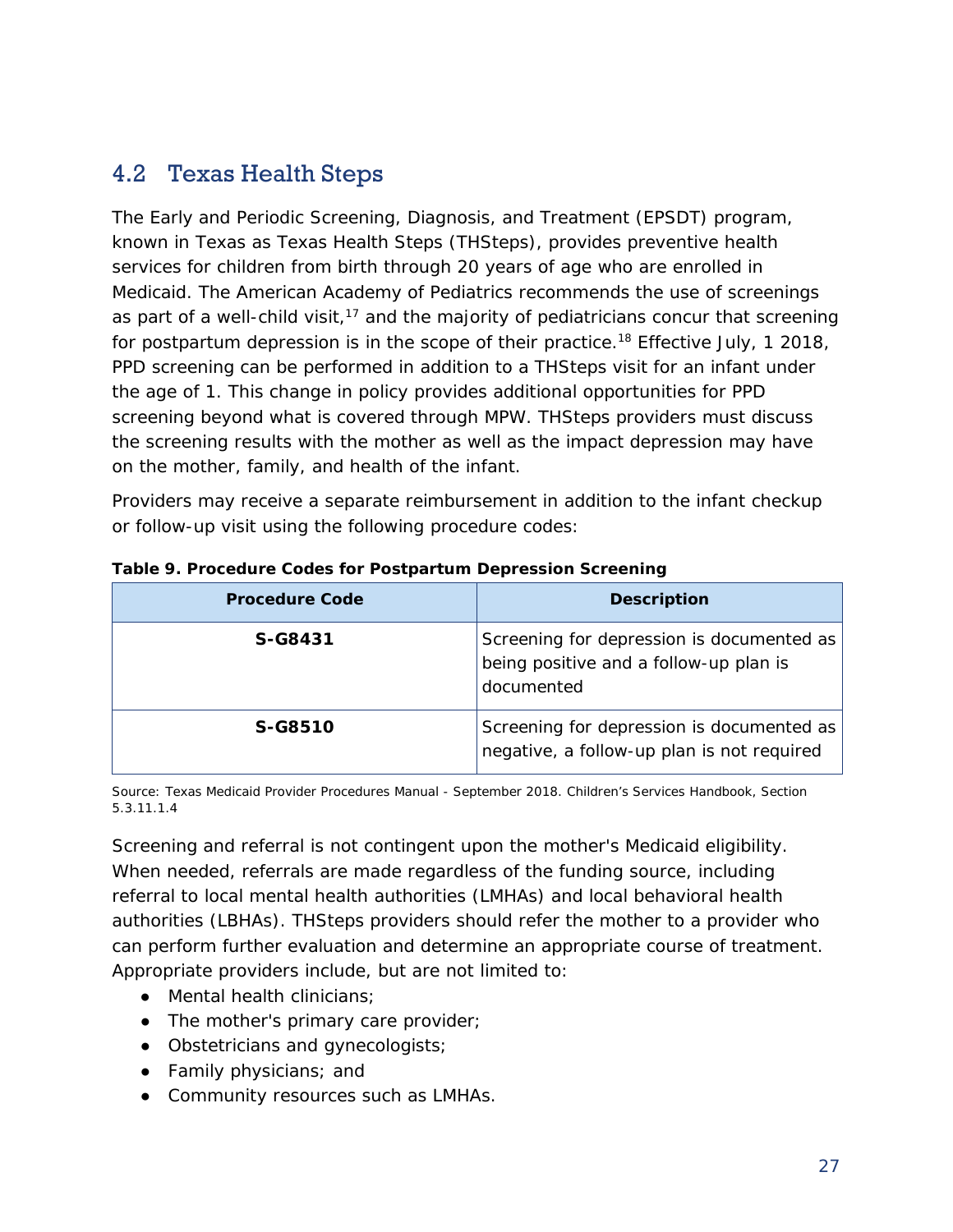# <span id="page-27-0"></span>**5.Conclusion**

Pregnancy-related depression (PRD), a depressive disorder continuum that can originate during pregnancy or diagnosed after delivery as PPD, appears to be significantly underreported among Medicaid clients when compared to state estimates from other sources such as PRAMS. Although PRD diagnosis was identified in claims and encounter data in 10 percent of all women with Medicaidpaid births in fiscal year 2016, this rate is about 31 percent lower than the Texas PRAMS Medicaid-paid estimate of 14.4 for 2014-2016 and about 22 percent lower than the national aggregated PRAMS estimate of 12.8 for all deliveries. This may be partially explained by differences in how depression is identified between Medicaid claims and encounters data versus PRAMS self-reported survey data.

Our findings also reflect how PRD symptoms are often apparent during pregnancy, not solely after delivery. Nearly half of the women with an office visit to a physician or other non-institutional Medicaid provider for PRD had at least one visit prior to delivery. Over one fourth of women who used LMHA services for PRD were treated during pregnancy and after delivery, and 16.2 percent were only treated during pregnancy. Additionally, about one-third of women with PRD who were treated with antidepressants began using them during their pregnancy highlighting the importance of screening and treatment of PRD both during pregnancy and after delivery.

The October 2016 HHSC report, "Postpartum Depression among Women Utilizing Texas Medicaid," included recommendations to increase utilization of screening and treatment within the Medicaid program, to increase the treatment of postpartum depression provided by LMHAs, and to increase continuity of care.

One recommendation was to develop reimbursement strategies that incentivize screenings and treatment for PPD. Since then, HHSC has implemented policies to reimburse providers who conduct PPD screenings during THSteps (well-baby) visits.

Additionally, the 2016 report anticipated that the automatic enrollment of eligible women into the HTW program following the termination of MPW coverage (effective beginning July 1, 2016) would improve opportunities for women to be screened and treated for PPD. In fiscal year 2016, prior to this policy change, fewer than 20 percent of women who were enrolled in MPW at the time of delivery had uninterrupted coverage beyond three months after delivery. Following the policy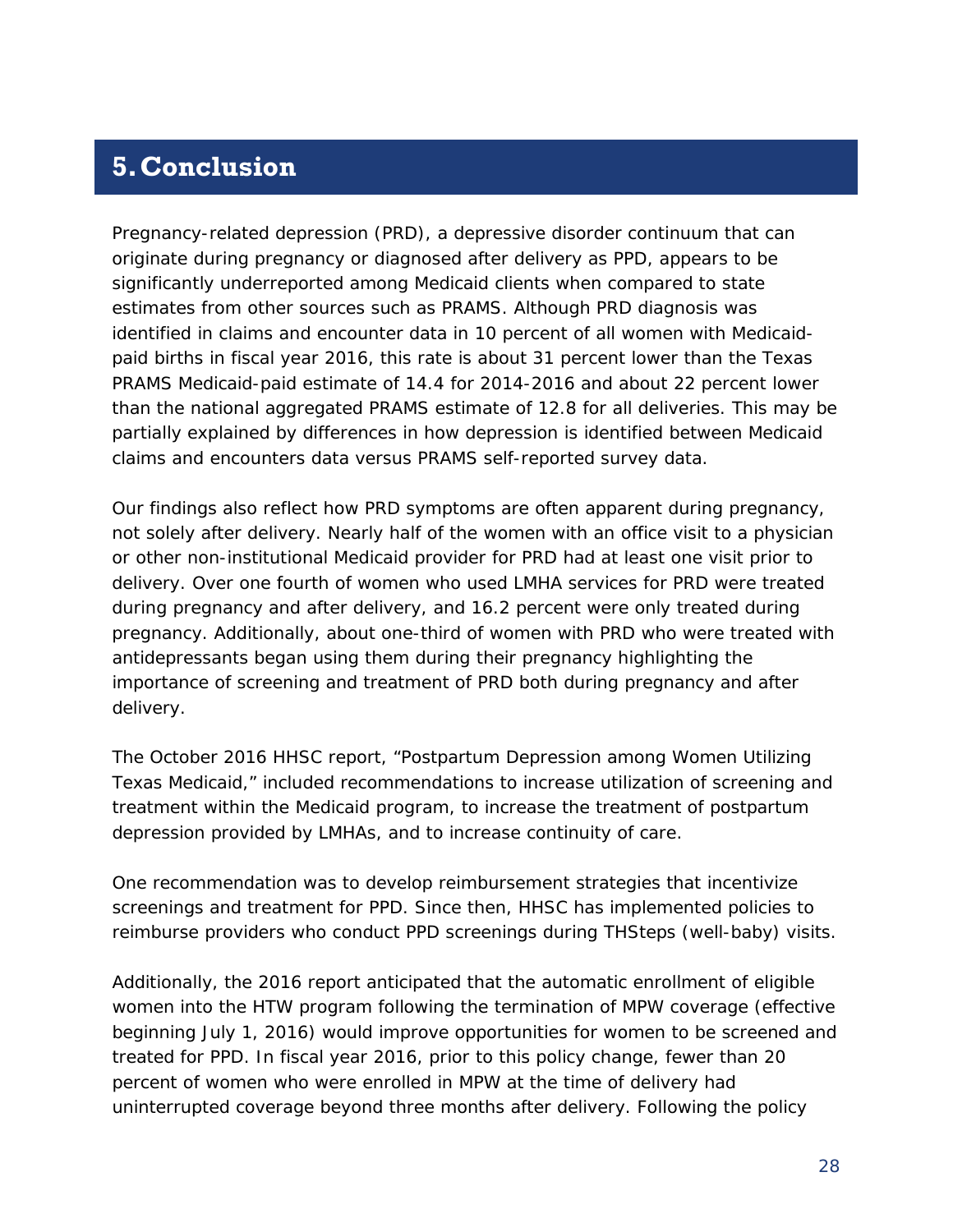change, the number and percent of women with uninterrupted healthcare coverage increased. Approximately 45 percent of the women who delivered in May of 2016 extended their enrollment beyond three months by enrolling in HTW or qualifying for other Medicaid programs beginning August 2016 (Table 8).

With the beginning of auto-enrollment of eligible women into HTW program in July 2016, we expect to see greater numbers of PRD identified and critical services utilized beyond three months postpartum.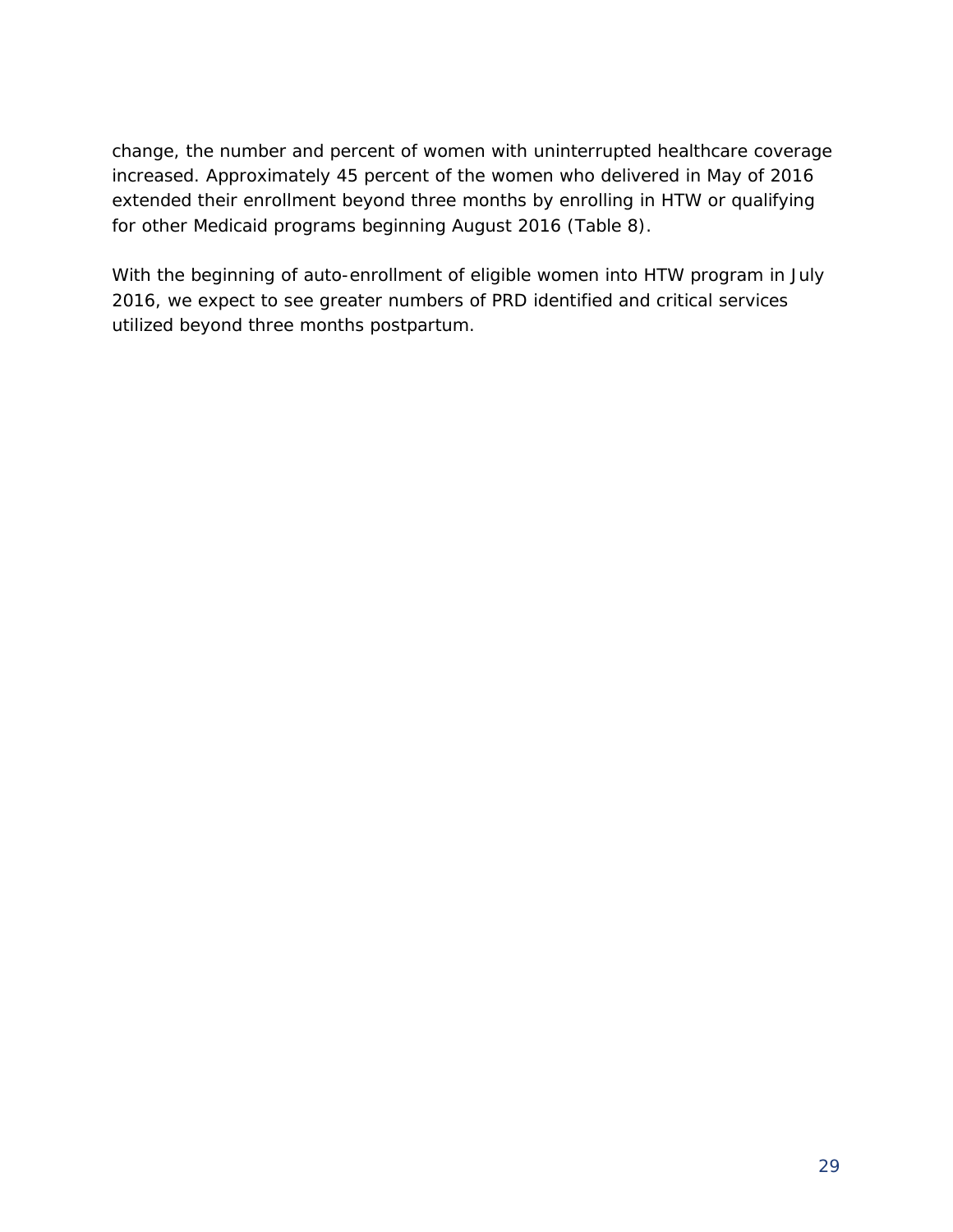# <span id="page-29-0"></span>**6.References**

- 1. American College of Obstetricians and Gynecologists Committee Opinion 630. (2015). *"Screening for Perinatal Depression.".*
- 2. American College of Obstetricians and Gynecologists. (2013, December). *Frequently Asked Questions Labor, Delivery, and Post Partum Care, FAQ091*. Retrieved from http://www.acog.org/Patients/FAQs/Postpartum-Depression
- 3. Treece, C. A. (2016, March 30). An Overview of Postpartum Mood Disorders. Austin: The Department of State Health Services Grand Rounds.
- 4. National Institute of Mental Health. (n.d.). *Postpartum Depression Facts*. Retrieved from http://www.nimh.nih.gov/health/publications/postpartumdepression-facts/index.shtml
- 5. Paulson, J., Dauner, S., & Leiferman, J. (2006). Individual and Combined Effects of Postpartum Depression in Mothers and Father on Parenting Behaviour. *Pediatrics*, 659-68.
- 6. Field, T. (2010). Postpartum Depression Effects on Early Interactions, Parenting, and Safety Practices: A Review. *Infant Behav. Dev.*, 33.
- 7. Canadian Paediatric Society. (2004). Maternal Depression and Child Development. *Paediatr. Child Health*, 8.
- 8. Murray, L., & Cooper, P. (1997). Effects of Postnatal Depression on Infant Development. *Arch. Dis. Child*, 99-101.
- 9. Letourneau, N. e. (2012). Postpartum Depression is a Family Affair: Addressing the Impact on Mothers, Fathers, and Children. *Issues in Mental Health Nursing*, 445-457.
- 10. Postpartum Depression: Action Towards Causes and Treatment Consortium. (2015). Heterogeneity of Postpartum Depression: A Latent Class Analysis. *The Lancet Psychiatry*, 59-67.
- 11. Bobo, W., & Yawn, B. (2014). Concise Review for Physicians and other Clinicians: Postpartum Depression. *Mayo Clin Proc.*, 835–844.
- 12. Langan, R., & Goodbred, A. (2016). Identification and Management of Peripartum Depression. *Am Fam Physician*, 852-8.
- 13. Howard, M., Mehta, N., & Powrie, R. (2017). Peripartum depression: Early recognition improves outcomes. *Cleve Clin J Med*, 388-396.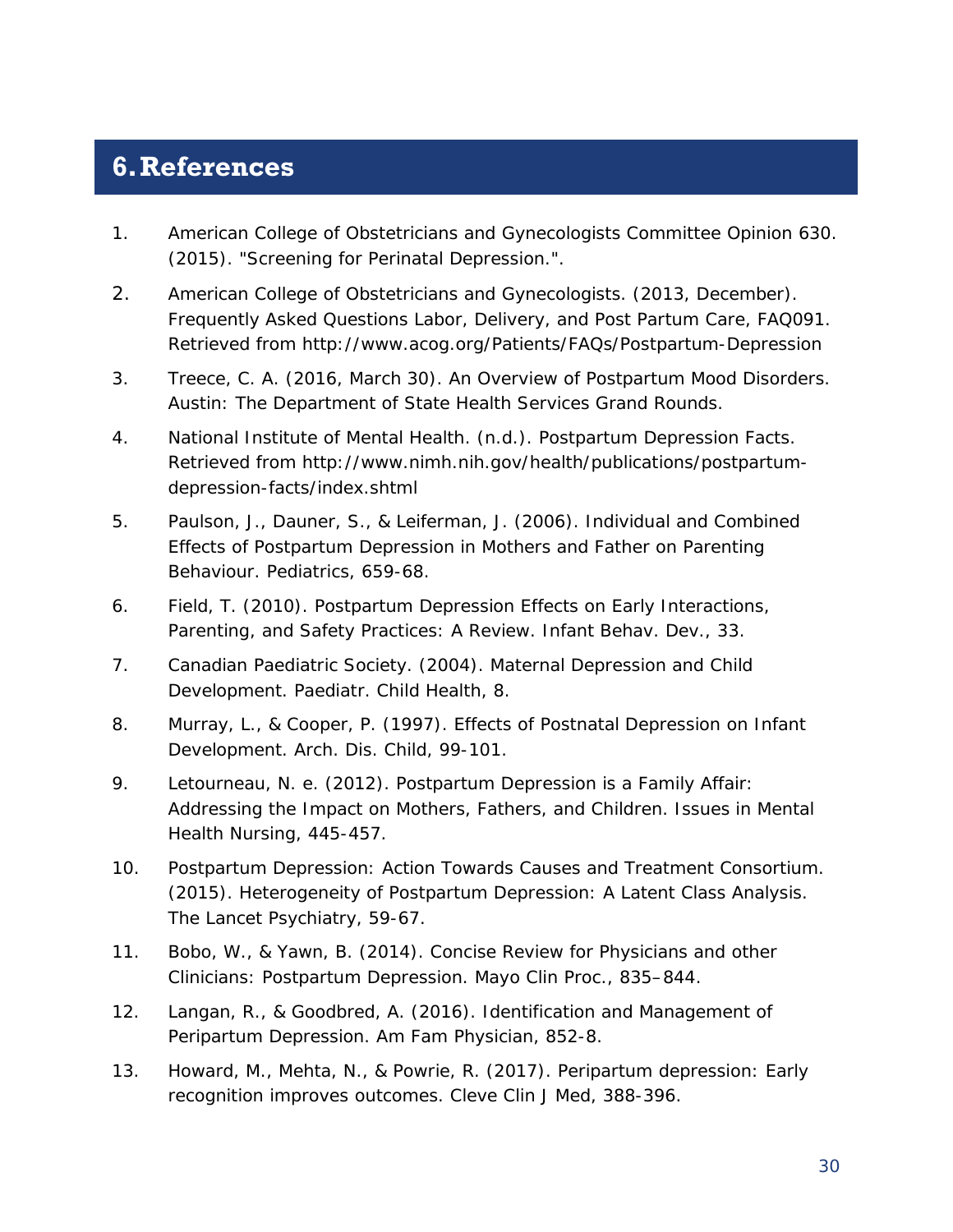- 14. Pregnancy Risk Assessment Monitoring System (PRAMS), CDC. (n.d.). *Prevalence of Selected Maternal and Child Health Indicators for all PRAMS sites, Pregnancy Risk Assessment Monitoring System (PRAMS), 2012-2015.* Retrieved from https://www.cdc.gov/prams/pramstat/pdfs/mchindicators/PRAMS-All-Sites-2012-2015-508.pdf
- 15. Pregnancy Risk Assessment Monitoring System (PRAMS) 2016, Texas Department of State Health Services, Community Health Improvement Division, Maternal & Child Health Epidemiology. (2018).
- 16. American Psychiatric Association. (2013). *Diagnostic and Statistical Manual of Mental Disorders (5th ed.).* Washington DC.
- 17. American Academy of Pediatrics. (2010). Clinical Report Incorporating Recognition and Management of Perinatal and Postpartum Depression into Pediatric Practice.
- 18. Olson, A., Kemper, K., Kelleher, K., Hammond, C., Zuckerman, B., & Dietrich, A. (2002). Primary care pediatricians' roles and perceived responsibilities in the identification and management of maternal depression. Pediatrics, 1169-76.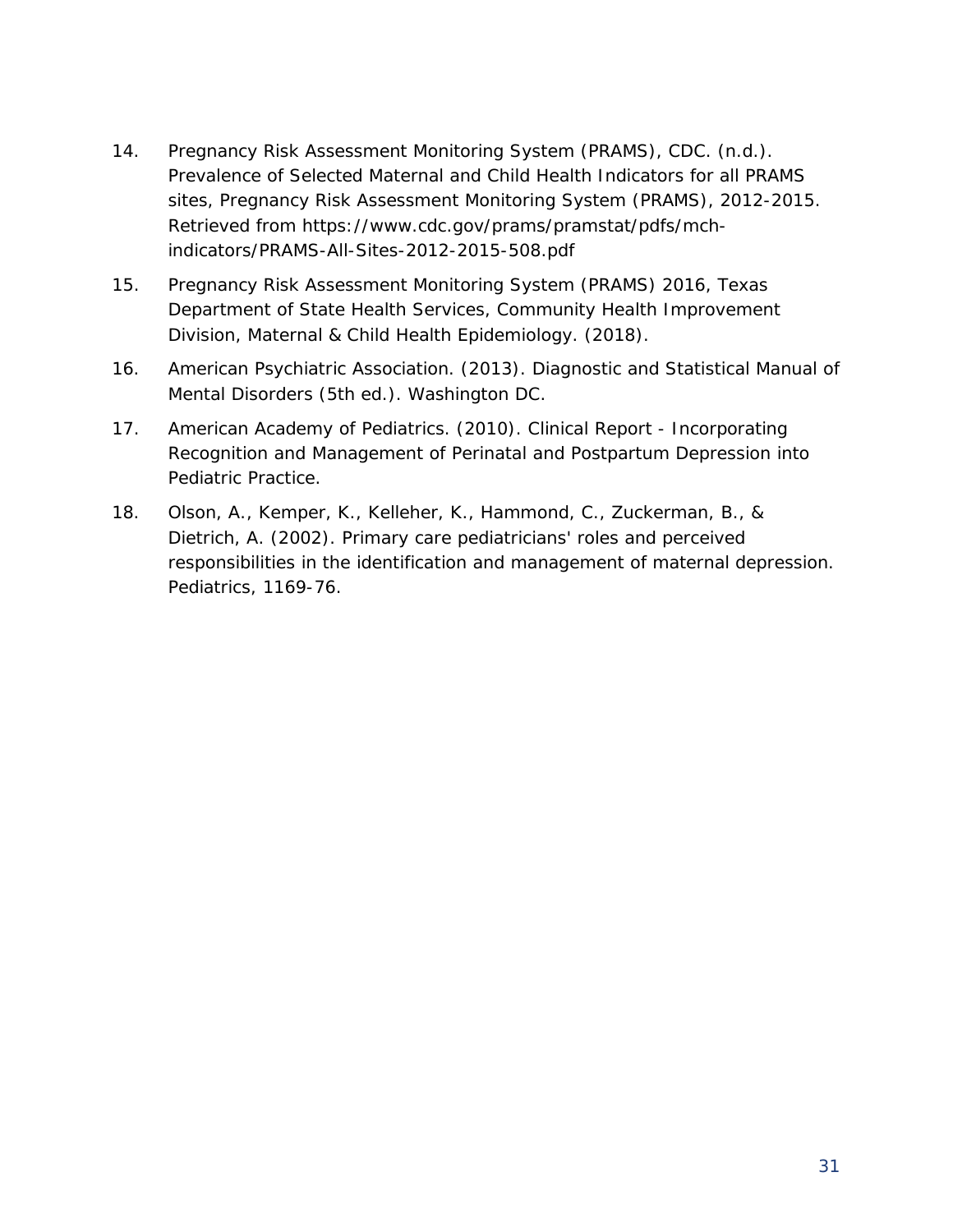# **List of Acronyms**

<span id="page-31-0"></span>

| <b>AHFS</b>      | American Hospital Formulary Service                                                                 |
|------------------|-----------------------------------------------------------------------------------------------------|
| <b>DSHS</b>      | Department of State Health Services                                                                 |
| <b>DMD</b>       | Diagnosed Mental Disorder                                                                           |
| <b>DRG</b>       | Diagnosis Related Group                                                                             |
| <b>DSM</b>       | Diagnostic and Statistical Manual of Mental Disorders                                               |
| <b>HHSC</b>      | Health and Human Services Commission                                                                |
| <b>HTW</b>       | <b>Healthy Texas Women</b>                                                                          |
| ICD-9-CM         | International Classification of Disease, 9th revision,<br><b>Clinical Modification</b>              |
| <b>ICD-10-CM</b> | International Classification of Disease, 10 <sup>th</sup> revision,<br><b>Clinical Modification</b> |
| <b>LMHA</b>      | Local Mental Health Authority                                                                       |
| <b>LOC</b>       | Level of Care                                                                                       |
| <b>MPW</b>       | Medicaid for Pregnant Women                                                                         |
| <b>NDC</b>       | <b>National Drug Code</b>                                                                           |
| <b>PRD</b>       | Pregnancy-Related Depression                                                                        |
| <b>PPD</b>       | Postpartum Depression                                                                               |
| <b>PRAMS</b>     | Pregnancy Risk Assessment Monitoring System                                                         |
| <b>SSRI</b>      | Selective Serotonin Reuptake Inhibitor                                                              |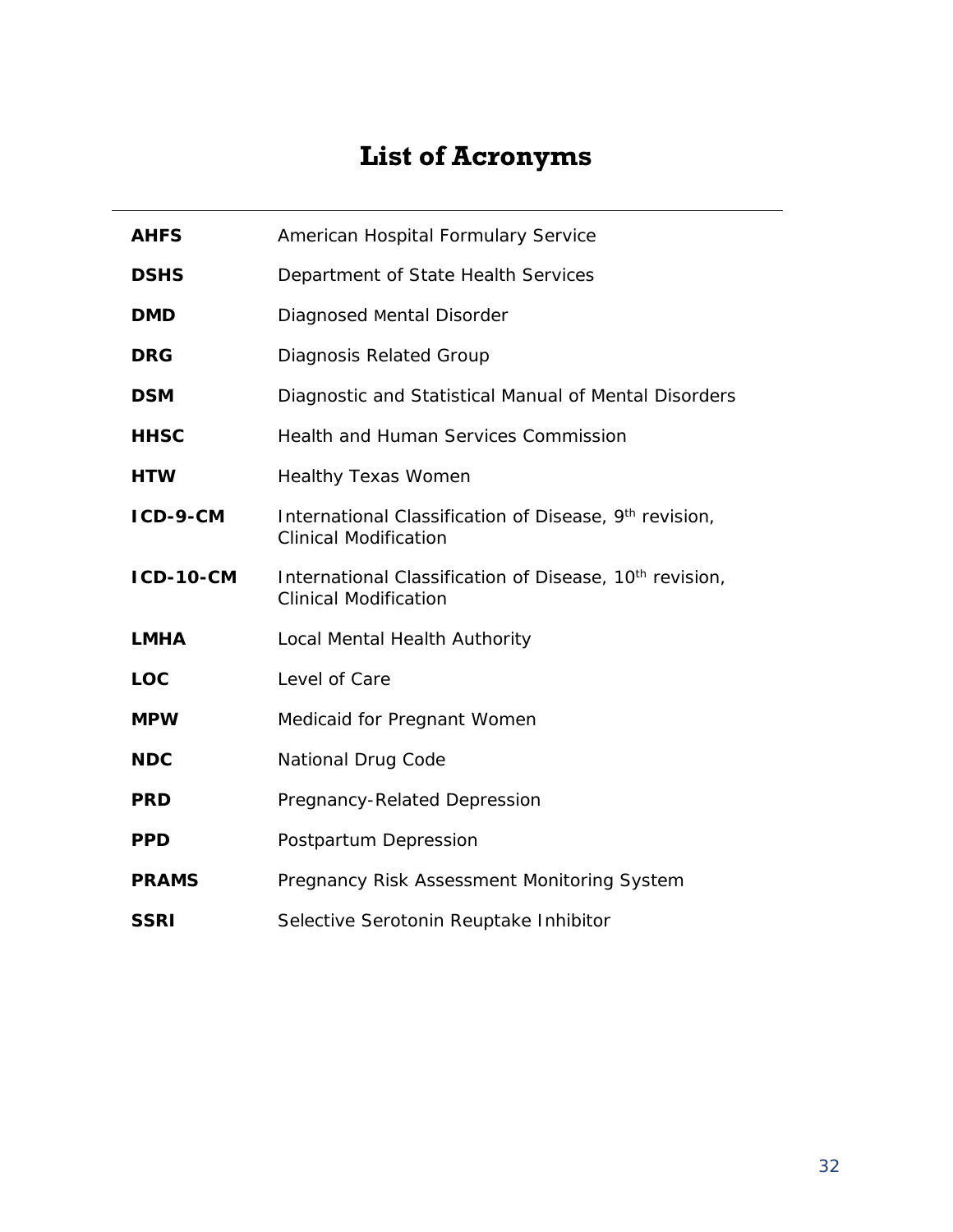# <span id="page-32-0"></span>**Appendix A. Diagnosis Codes for PPD and DMD**

**Table A.1. Obstetrics Codes (ICD-10) related to Depression and Mental Health**

| $ICD-10$ | <b>Diagnostic Description</b>                                        |  |  |  |  |
|----------|----------------------------------------------------------------------|--|--|--|--|
| 090.6    | Postpartum mood disturbance                                          |  |  |  |  |
| 099.340  | Other mental disorders complicating pregnancy, unspecified trimester |  |  |  |  |
| 099.341  | Other mental disorders complicating pregnancy, first trimester       |  |  |  |  |
| 099.342  | Other mental disorders complicating pregnancy, second trimester      |  |  |  |  |
| 099.343  | Other mental disorders complicating pregnancy, third trimester       |  |  |  |  |
| 099.344  | Other mental disorders complicating childbirth                       |  |  |  |  |
| 099.345  | Other mental disorders complicating the puerperium                   |  |  |  |  |

#### **Table A.2. Obstetrics Codes (ICD-9) related to Depression and Mental Health**

| $ICD-9-CM$ | <b>Diagnostic Description</b>                                                             |  |  |  |  |
|------------|-------------------------------------------------------------------------------------------|--|--|--|--|
| 648.40     | Mental disorders of mother, unspecified as to episode of care or not<br>applicable        |  |  |  |  |
| 648.41     | Mental disorders of mother, delivered, with or without mention of<br>antepartum condition |  |  |  |  |
| 648.42     | Mental disorders of mother, delivered, with mention of postpartum<br>complication         |  |  |  |  |
| 648.43     | Mental disorders of mother, antepartum condition or complication                          |  |  |  |  |
| 648.44     | Mental disorders of mother, postpartum condition or complication                          |  |  |  |  |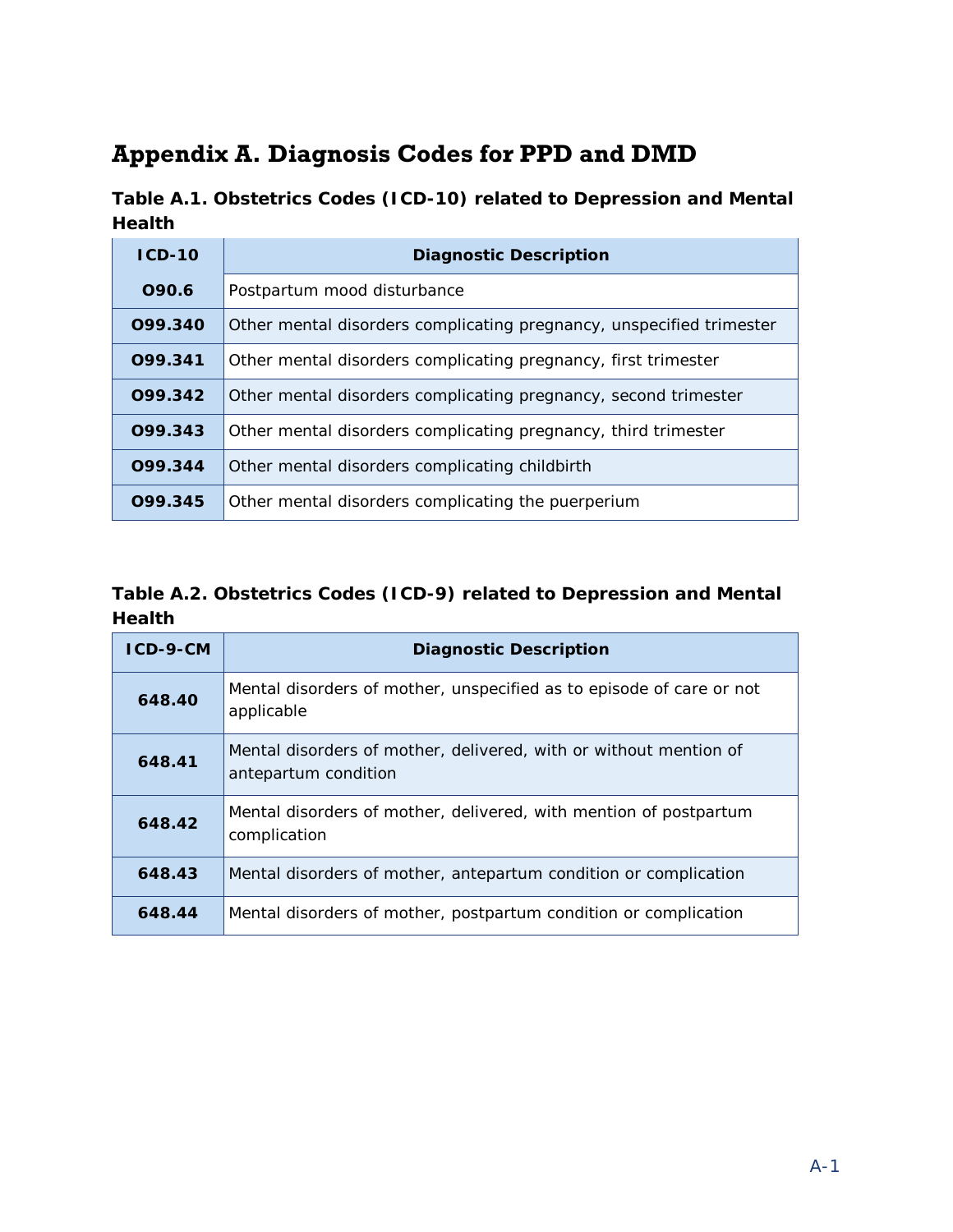**Table A.3. ICD-10-CM Codes for Other Diagnosed Mental Disorders (DMD) that may occur during or after pregnancy**

| <b>ICD-10</b> | <b>Diagnostic Description</b>                                                        |
|---------------|--------------------------------------------------------------------------------------|
| F31.30        | Bipolar disorder, current episode depress, mild or moderate severity,<br>unspecified |
| F31.31        | Bipolar disorder, current episode depressed, mild                                    |
| F31.32        | Bipolar disorder, current episode depressed, moderate                                |
| F31.4         | Bipolar disorder, current episode depress, severe, without psychotic features        |
| F31.5         | Bipolar disorder, current episode depress, severe, with psychotic features           |
| F31.6x        | Bipolar disorder, current episode mixed                                              |
| F31.75        | Bipolar disorder, in partial remission, most recent episode depress                  |
| F31.76        | Bipolar disorder, in full remission, most recent episode depress                     |
| F31.77        | Bipolar disorder, in partial remission, most recent episode mixed                    |
| F31.78        | Bipolar disorder, in full remission, most recent episode mixed                       |
| F31.81        | Bipolar II disorder                                                                  |
| F31.9         | Bipolar disorder, unspecified                                                        |
| F32.0         | Major depressive disorder, single episode, mild                                      |
| F32.1         | Major depressive disorder, single episode, moderate                                  |
| F32.2         | Major depressive disorder, single episode, severe without psychotic features         |
| F32.3         | Major depressive disorder, single episode, severe with psychotic features            |
| F32.4         | Major depressive disorder, single episode, in partial remission                      |
| F32.5         | Major depressive disorder, single episode, in full remission                         |
| F32.89        | Other specified depressive episodes                                                  |
| F32.9         | Major depressive disorder, single episode, unspecified                               |
| F33.0         | Major depressive disorder, recurrent, mild                                           |
| F33.1         | Major depressive disorder, recurrent, moderate                                       |
| F33.2         | Major depressive disorder, recurrent severe without psychotic features               |
| F33.3         | Major depressive disorder, recurrent, severe with psychotic symptoms                 |
| F33.41        | Major depressive disorder, recurrent, in partial remission                           |
| F33.42        | Major depressive disorder, recurrent, in full remission                              |
| F33.9         | Major depressive disorder, recurrent, unspecified                                    |
| F34.1         | Dysthymic disorder                                                                   |
| F43.21        | Adjustment disorder with depressed mood                                              |
| F43.23        | Adjustment disorder with mixed anxiety and depressed mood                            |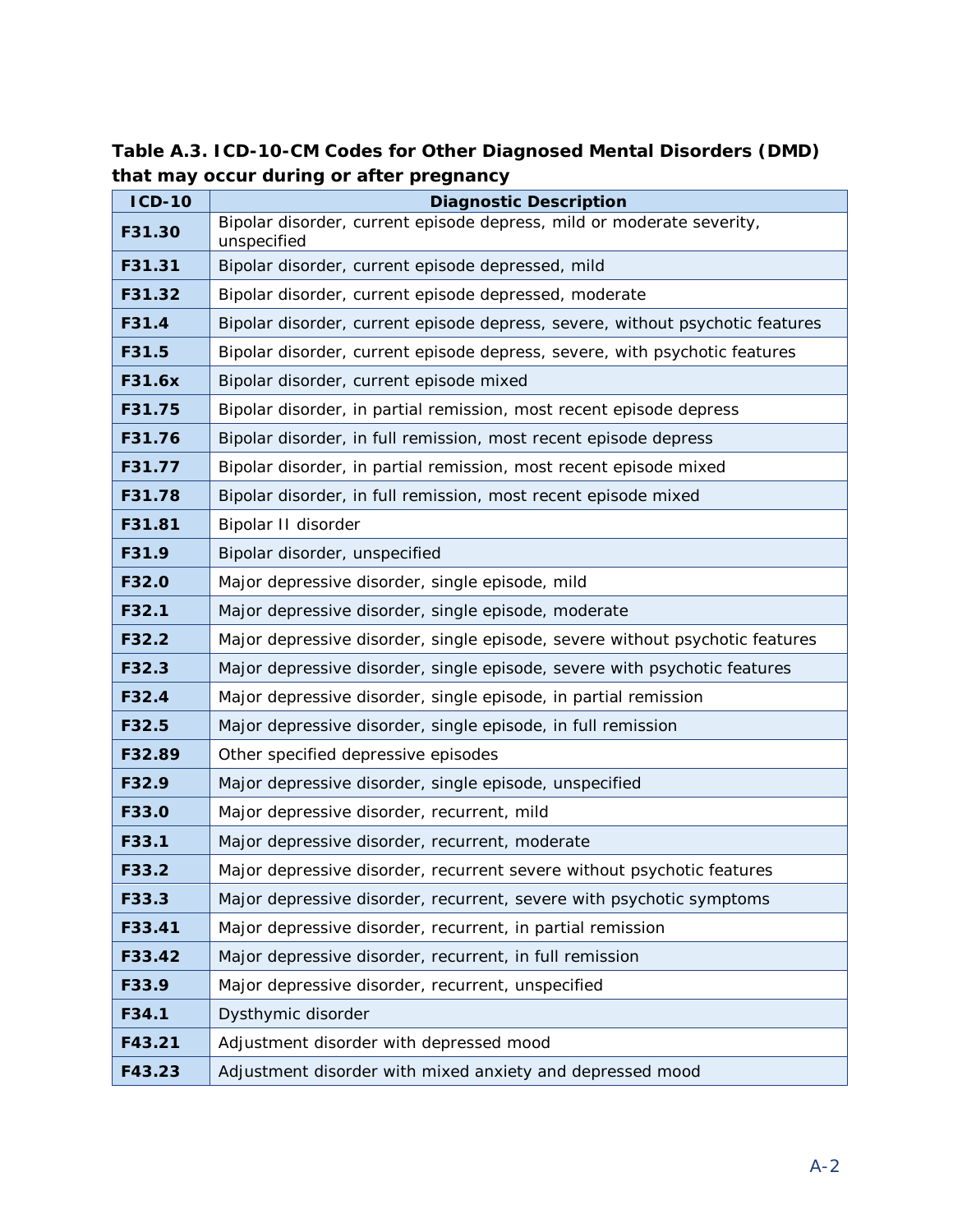| $ICD-9$ | <b>Diagnostic Description</b>                                                                                    |  |  |  |  |  |
|---------|------------------------------------------------------------------------------------------------------------------|--|--|--|--|--|
| 296.50  | Bipolar I disorder, most recent episode (or current) depressed, unspecified                                      |  |  |  |  |  |
| 296.51  | Bipolar I disorder, most recent episode (or current) depressed, mild                                             |  |  |  |  |  |
| 296.52  | Bipolar I disorder, most recent episode (or current) depressed, moderate                                         |  |  |  |  |  |
| 296.53  | Bipolar I disorder, most recent episode (or current) depressed, severe,<br>without mention of psychotic behavior |  |  |  |  |  |
| 296.54  | Bipolar I disorder, most recent episode (or current) depressed, severe,<br>specified as with psychotic behavior  |  |  |  |  |  |
| 296.60  | Bipolar I disorder, most recent episode (or current) mixed, unspecified                                          |  |  |  |  |  |
| 296.61  | Bipolar I disorder, most recent episode (or current) mixed, mild                                                 |  |  |  |  |  |
| 296.62  | Bipolar I disorder, most recent episode (or current) mixed, moderate                                             |  |  |  |  |  |
| 296.63  | Bipolar I disorder, most recent episode (or current) mixed, severe, without<br>mention of psychotic behavior     |  |  |  |  |  |
| 296.64  | Bipolar I disorder, most recent episode (or current) mixed, severe, specified<br>as with psychotic behavior      |  |  |  |  |  |
| 296.55  | Bipolar I disorder, most recent episode (or current) depressed, in partial or<br>unspecified remission           |  |  |  |  |  |
| 296.56  | Bipolar I disorder, most recent episode (or current) depressed, in full<br>remission                             |  |  |  |  |  |
| 296.65  | Bipolar I disorder, most recent episode (or current) mixed, in partial or<br>unspecified remission               |  |  |  |  |  |
| 296.66  | Bipolar I disorder, most recent episode (or current) mixed, in full remission                                    |  |  |  |  |  |
| 296.89  | Other bipolar disorders                                                                                          |  |  |  |  |  |
| 296.7   | Bipolar I disorder, most recent episode (or current) unspecified                                                 |  |  |  |  |  |
| 296.21  | Major depressive affective disorder, single episode, mild                                                        |  |  |  |  |  |
| 296.22  | Major depressive affective disorder, single episode, moderate                                                    |  |  |  |  |  |
| 296.23  | Major depressive affective disorder, single episode, severe, without mention of<br>psychotic behavior            |  |  |  |  |  |
| 296.24  | Major depressive affective disorder, single episode, severe, specified as with<br>psychotic behavior             |  |  |  |  |  |
| 298.0   | Depressive type psychosis                                                                                        |  |  |  |  |  |
| 296.25  | Major depressive affective disorder, single episode, in partial or unspecified<br>remission                      |  |  |  |  |  |
| 296.26  | Major depressive affective disorder, single episode, in full remission                                           |  |  |  |  |  |
| 296.82  | Atypical depressive disorder                                                                                     |  |  |  |  |  |
| 296.20  | Major depressive affective disorder, single episode, unspecified                                                 |  |  |  |  |  |
| 311     | Depressive disorder, not elsewhere classified                                                                    |  |  |  |  |  |
| 296.31  | Major depressive affective disorder, recurrent episode, mild                                                     |  |  |  |  |  |
| 296.32  | Major depressive affective disorder, recurrent episode, moderate                                                 |  |  |  |  |  |
| 296.33  | Major depressive affective disorder, recurrent episode, severe, without<br>mention of psychotic behavior         |  |  |  |  |  |
| 296.34  | Major depressive affective disorder, recurrent episode, severe, specified as<br>with psychotic behavior          |  |  |  |  |  |

**Table A.3 (continued). ICD-9-CM Codes for Other Diagnosed Mental Disorders (DMD) that may occur during or after pregnancy**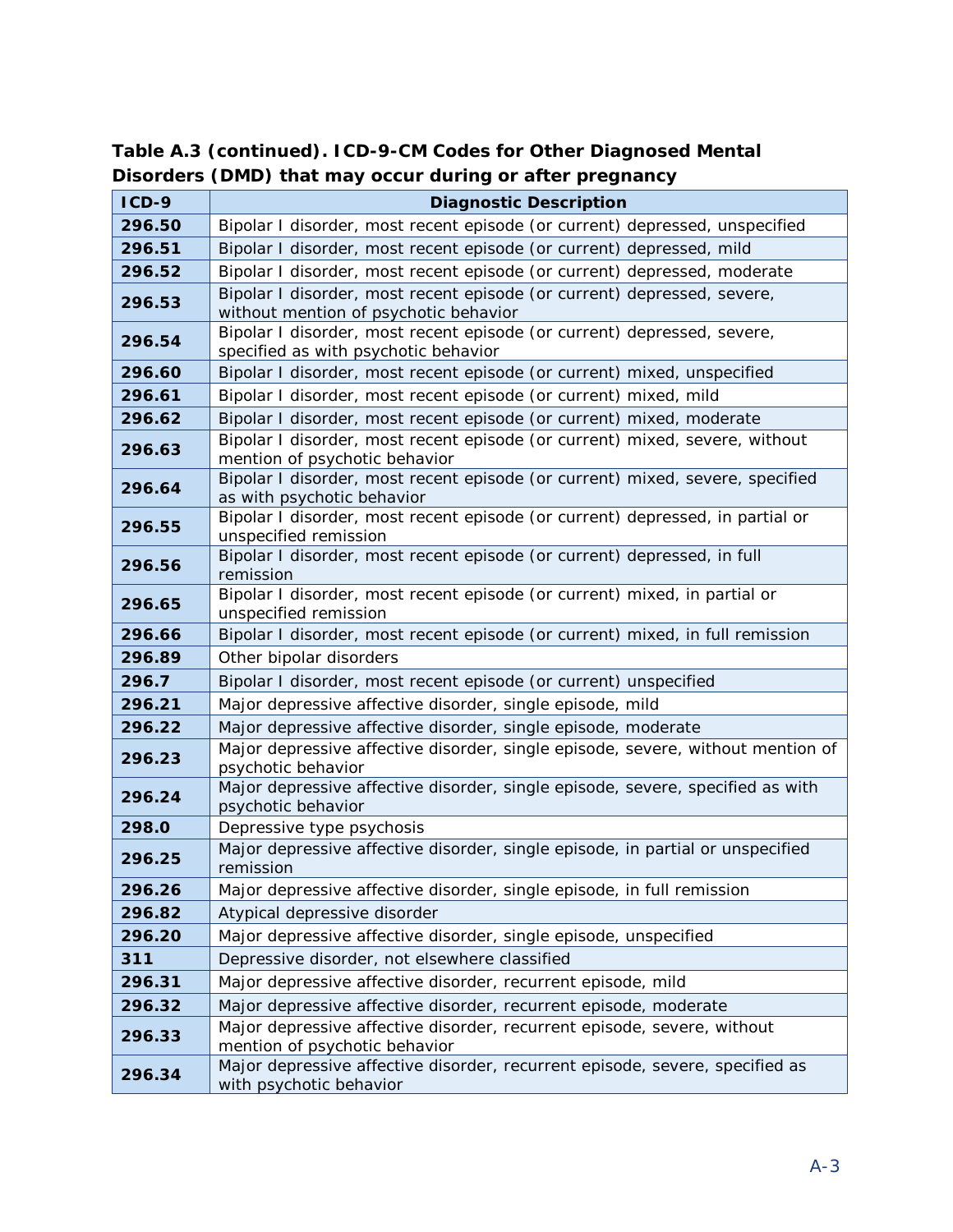| $ICD-9$ | <b>Diagnostic Description</b>                                                                  |
|---------|------------------------------------------------------------------------------------------------|
| 296.35  | Major depressive affective disorder, recurrent episode, in partial or unspecified<br>remission |
| 296.36  | Major depressive affective disorder, recurrent episode, in full remission                      |
| 296.30  | Major depressive affective disorder, recurrent episode, unspecified                            |
| 300.4   | Dysthymic disorder                                                                             |
| 301.12  | Chronic depressive personality disorder                                                        |
| 309.0   | Adjustment disorder with depressed mood                                                        |
| 309.28  | Adjustment disorder with mixed anxiety and depressed mood                                      |

**Table A.3 (continued). ICD-9-CM Codes for Other Diagnosed Mental Disorders (DMD) that may occur during or after pregnancy**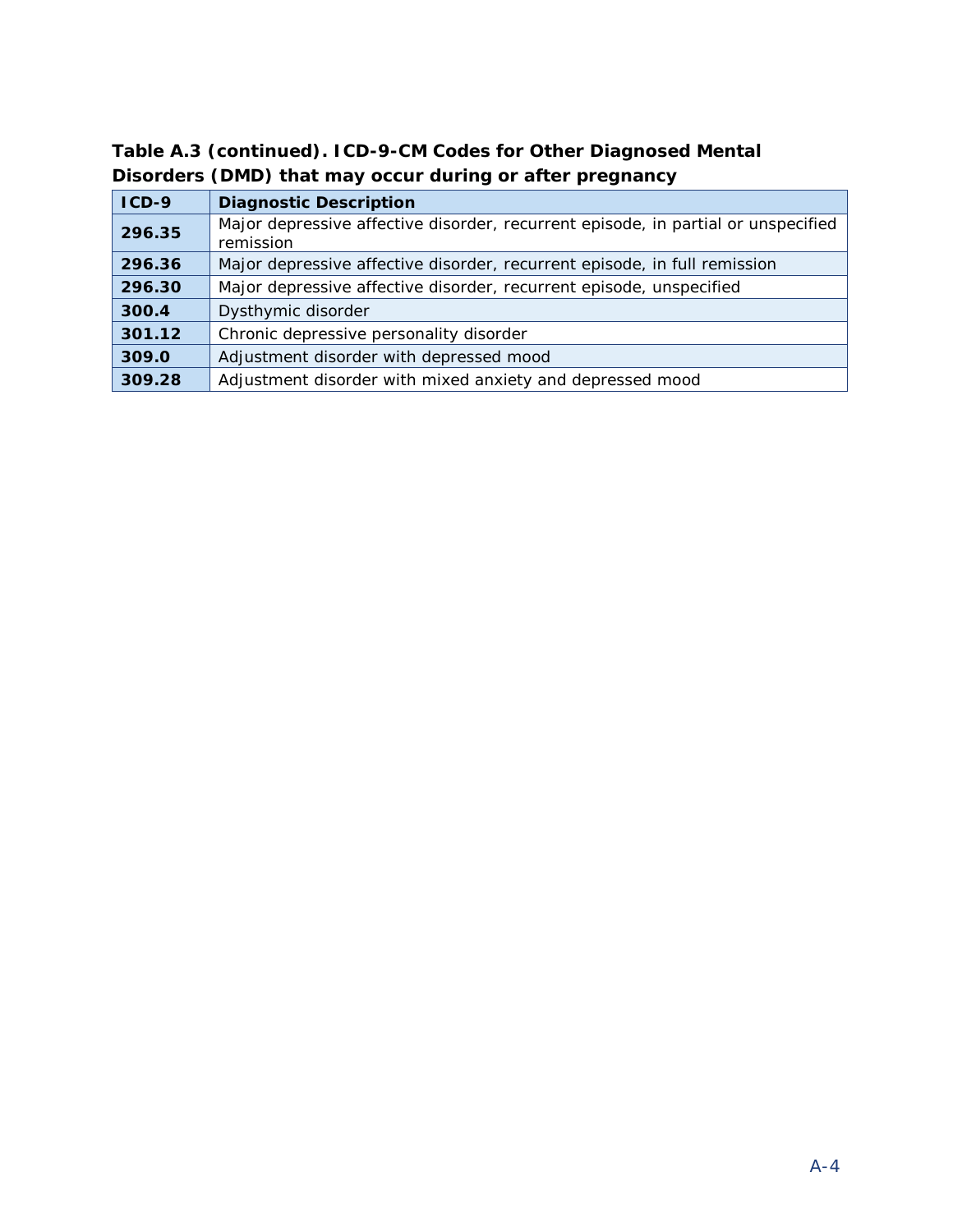### <span id="page-36-1"></span>**Appendix B. Converting Diagnoses from ICD-9-CM to ICD-10-CM**

Converting diagnoses from ICD-9-CM to ICD-10-CM often does not result in 1-to-1 replacements. For example, the ICD-9-CM code 648.41 is used for "Mental disorders of mother, delivered, with or without mention of antepartum condition." According to a CMS crosswalk<sup>[iii](#page-36-1)</sup> this code converts to a range of ICD-10-CM codes, from O99.341 ("Other mental disorders complicating pregnancy, first trimester") to O99.344 ("Other mental disorders complicating childbirth").

The tables below show the number of claims and the distinct number of clients for a selection of diagnosis codes related to depression during pregnancy. Table B.1 lists ICD-9-CM codes that were used in the Rider 54 report to identify PPD and DMD from fiscal year 2014 claims and encounters. The diagnosis type and the mapped ICD-10-CM codes are included beside the counts.

| $ICD-9-CM$<br><b>Diagnosis Code</b> | <b>Description</b>                                                                        | <b>Diagnosis</b><br><b>Type</b> | Maps to ICD-<br>10-CM codes: | 2014 Claim<br>Count | <b>2014 PCN</b><br>Count |
|-------------------------------------|-------------------------------------------------------------------------------------------|---------------------------------|------------------------------|---------------------|--------------------------|
| 648.40                              | Mental disorders of mother, unspecified as to<br>episode of care or not applicable        | <b>PPD</b>                      | 099.340                      | 1,912               | 935                      |
| 648.41                              | Mental disorders of mother, delivered, with or<br>without mention of antepartum condition | PP <sub>D</sub>                 | $099.341 -$<br>099.344       | 8,512               | 6,615                    |
| 648.42                              | Mental disorders of mother, delivered, with mention<br>of postpartum complication         | <b>PPD</b>                      | 090.6 and<br>099.345         | 435                 | 363                      |
| 648.43                              | Mental disorders of mother, antepartum condition or<br>complication                       | <b>DMD</b>                      | $099.341 -$<br>099.343       | 23,454              | 7,643                    |
| 648.44                              | Mental disorders of mother, postpartum condition or<br>complication                       | <b>PPD</b>                      | 099.345                      | 4,090               | 2,853                    |
| <b>Total</b><br>unduplicated        |                                                                                           |                                 |                              | 38,313              | 14,823                   |

#### <span id="page-36-0"></span>**Table B.1 Distinct Claim and Client Counts for PPD and obstetrics DMD diagnoses FY 2014**

1

iii Centers for Medicare and Medicaid Services. 2018 ICD-10-CM and GEMS. Retrieved from https://www.cms.gov/Medicare/Coding/ICD10/2018-ICD-10- CM-and-GEMs.html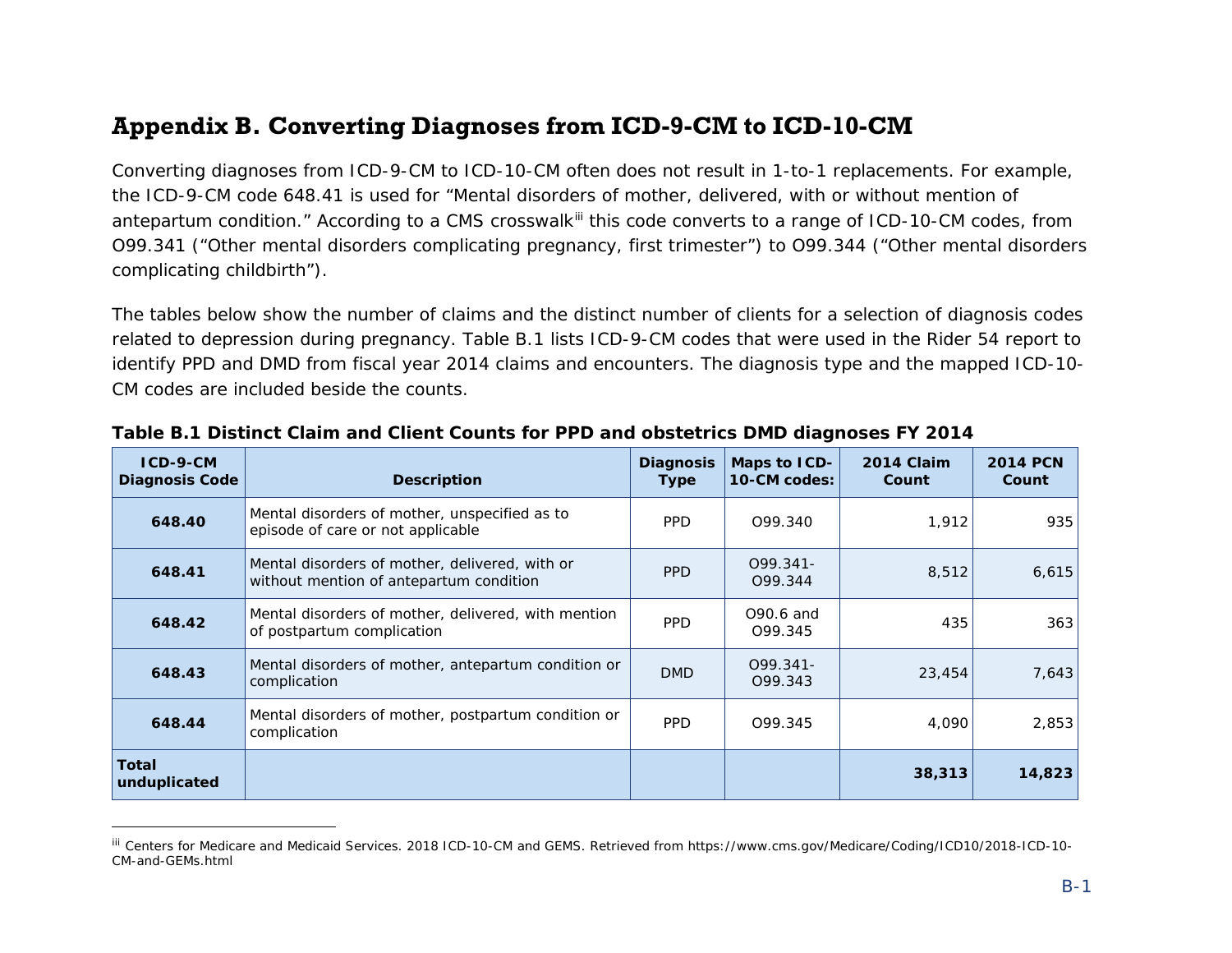| <b>Diagnosis</b><br>Code     | <b>Description</b>                                                                        | <b>Diagnosis</b><br><b>Type</b> | Maps to ICD-9<br>codes: | 2016<br>Claim<br>Count | 2016<br><b>PCN</b><br>Count |
|------------------------------|-------------------------------------------------------------------------------------------|---------------------------------|-------------------------|------------------------|-----------------------------|
| 648.40                       | Mental disorders of mother, unspecified as to episode of care<br>or not applicable        | <b>PPD</b>                      |                         | 604                    | 224                         |
| 648.41                       | Mental disorders of mother, delivered, with or without mention<br>of antepartum condition | <b>PPD</b>                      |                         | 1,716                  | 1,389                       |
| 648.42                       | Mental disorders of mother, delivered, with mention of<br>postpartum complication         | <b>PPD</b>                      |                         | 54                     | 48                          |
| 648.43                       | Mental disorders of mother, antepartum condition or<br>complication                       | <b>DMD</b>                      |                         | 10,140                 | 3,900                       |
| 648.44                       | Mental disorders of mother, postpartum condition or<br>complication                       | <b>PPD</b>                      |                         | 522                    | 386                         |
| O90.6                        | Postpartum mood disturbance                                                               | <b>PPD</b>                      | 648.42                  | 1,412                  | 1,076                       |
| 099.340                      | Other mental disorders complicating pregnancy, unspecified<br>trimester                   | <b>DMD</b>                      | 648.40                  | 1,890                  | 786                         |
| 099.341                      | Other mental disorders complicating pregnancy, first trimester                            | <b>DMD</b>                      | 648.41, 648.43          | 1,846                  | 1,077                       |
| 099.342                      | Other mental disorders comp pregnancy, second trimester                                   | <b>DMD</b>                      | 648.41, 648.43          | 6,331                  | 2,868                       |
| 099.343                      | Mental disorders of mother, delivered, with or without mention<br>of antepartum condition | <b>DMD</b>                      | 648.41, 648.43          | 12,331                 | 4,651                       |
| 099.344                      | Other mental disorders complicating childbirth                                            | <b>PPD</b>                      | 648.41                  | 5,383                  | 4,327                       |
| 099.345                      | Other mental disorders complicating the puerperium                                        | <b>PPD</b>                      | 648.42, 648.44          | 1,623                  | 1,230                       |
| <b>Total</b><br>unduplicated |                                                                                           |                                 |                         | 43,619                 | 14,708                      |

#### **Table B1. Distinct Claim and Client Counts for PPD and obstetrics DMD diagnoses FY 2016**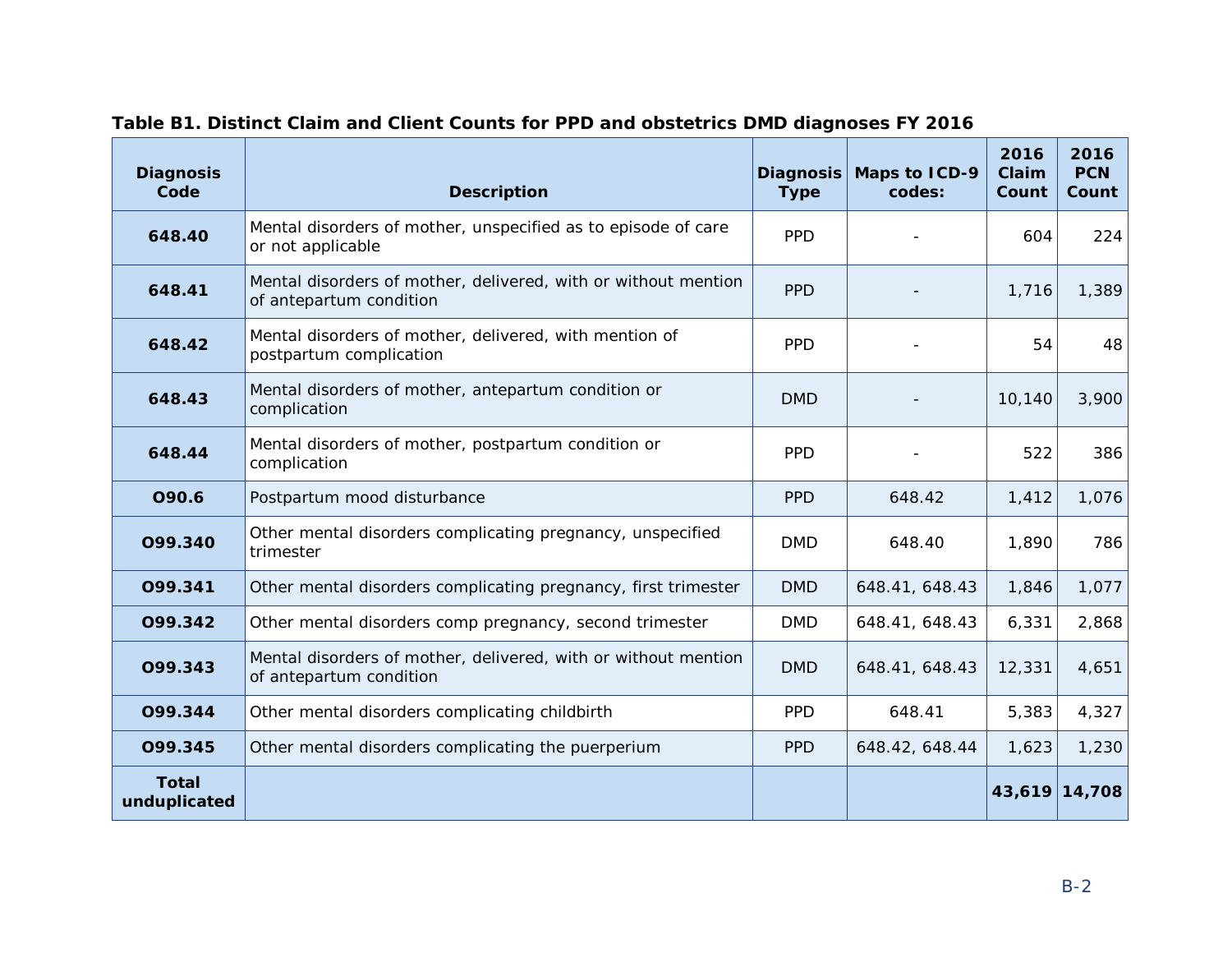# **Appendix C. Methods and Data Sources**

### <span id="page-38-0"></span>Data Sources

The data for this analysis come from (1) Delivery Supplemental Payment (DSP) data files which contain the deliveries paid by Medicaid (STAR) and CHIP managed care; (2) Medicaid and CHIP claims and encounters datasets (paid for by other Medicaid or CHIP funds) which provide delivery, diagnostic, utilization and treatment information for new mothers; (3) BHS Office of Decision Support Mental Health data warehouse Local Mental Health Authority encounter data, and (4) Medicaid and CHIP enrollment records.

### Identifying Medicaid-Paid Deliveries

The Medicaid and CHIP IDs of new mothers were obtained from DSP data for fiscal year 2016. There were 209,866 Medicaid IDs and 344 CHIP IDs. An additional 2,423 deliveries were identified using claims or encounters with applicable diagnosis-related group (DRG) codes. A total of 212,289 women had 212,693 deliveries paid by Medicaid, CHIP, or a combination of both. If a mother had two deliveries in fiscal year 2016 with less than nine months between them, the second delivery was removed from the final group.

These women with CHIP and Medicaid-paid deliveries were then matched to the claims and encounters records, as well as the MHSA mental health database files. For the resulting matched data records, information on acute care medical services and pharmacy use was obtained.

### Identifying Pregnancy-Related Depression

In this report, postpartum depression (PPD) and diagnosed mental disorders (DMD) have been grouped together as a single PRD diagnosis category. Women with mental health conditions, including PRD, who are no longer eligible for Medicaid services (i.e., their two month postpartum eligibility has been completed) and who do not subsequently enroll in Healthy Texas Women were excluded in this analysis. However, women qualifying for other Medicaid services, including those automatically enrolled into the HTW program, were included in this analysis. See Appendix A for PRD diagnoses.

Identification of PRD is based on the presence of a valid diagnosis (see Appendix A) on any of the 25 diagnosis (DX) data fields; that is, a person is considered to have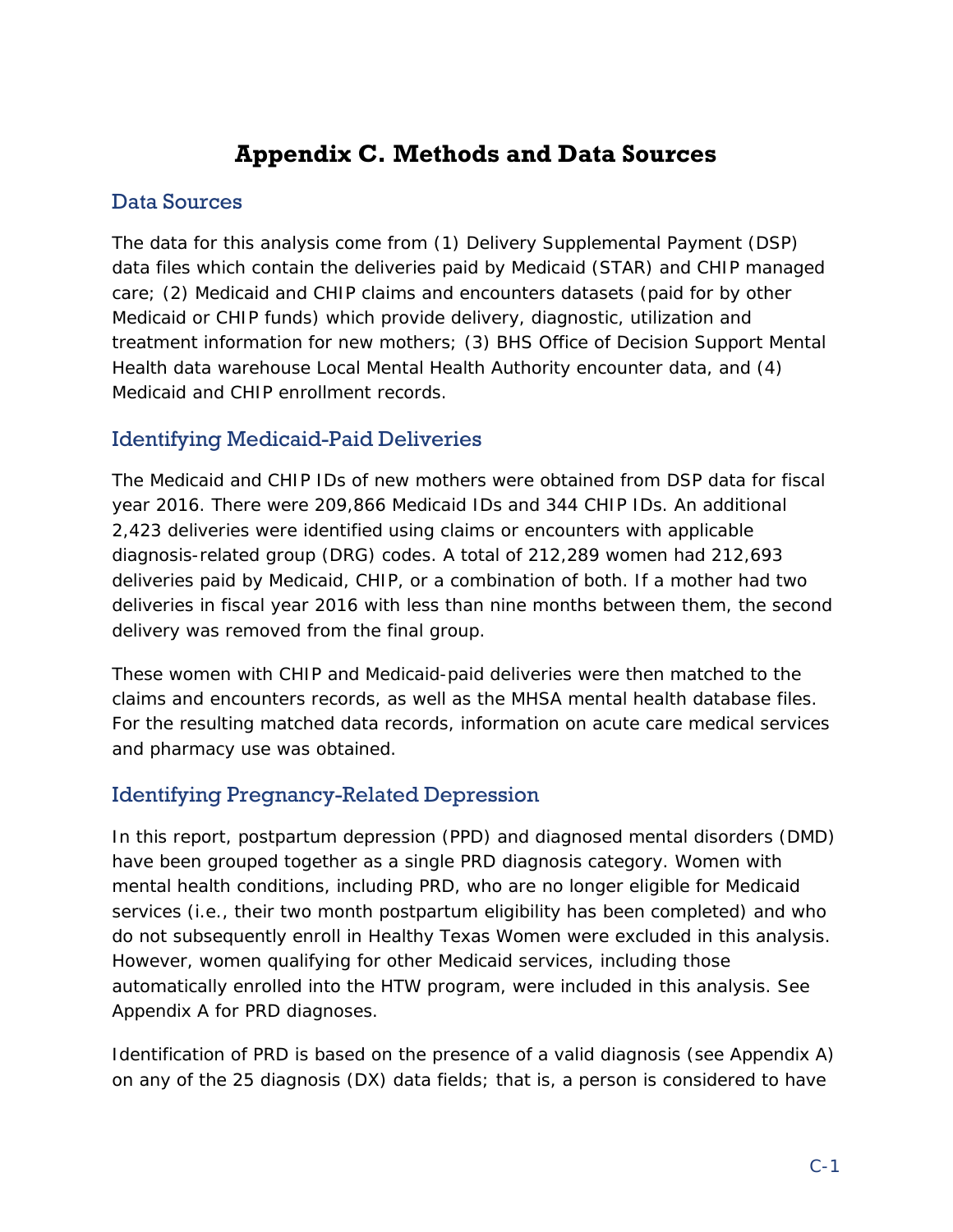the condition if any of the DX fields contains a PRD diagnosis. For acute care payments, identifying a visit as PRD-related is based on the primary DX field only.

#### Utilization Measures

Visits are defined as all services provided for the same patient, by the same provider, on the same date of service. Professional claims were identified using a claim type of "020" (professional), "030" (professional crossover), or "058" (Healthy Texas Women). Professional encounters were identified using an 837 transaction of "P" (professional). Antidepressants were identified using AHFS code 28:16:04 (CNS: Psychotherapeutic: Antidepressants).

#### PRAMS

The Pregnancy Risk Assessment Monitoring System (PRAMS) is a surveillance system designed to monitor maternal attitudes and behaviors before, during, and after pregnancy. Conducted in partnership with the Centers for Disease Control and Prevention (CDC) and the Texas Department of State Health Services (DSHS), Texas PRAMS is a population-based assessment that monitors the health and behaviors of new mothers in Texas.

Of the 2,428 mothers sampled in 2014, 1,240 completed the survey, representing a weighted response rate of 53 percent. Of the 2,471 mothers sampled in 2015, 1,322 completed a survey, representing a weighted response rate of 56 percent. Of the 3,497 mothers sampled in 2016, 1,849 completed a survey, representing a weighted response rate of 54.6 percent.

Women who are selected for PRAMS are contacted through the mail when their infants are approximately 60 to 180 days old. They receive a letter that introduces the PRAMS survey and encourages their participation. They are notified that they will be contacted through follow-up mailings that will include a copy of the PRAMS survey. Women who do not respond receive two subsequent mailings. Women who do not return the survey through the mail are moved into the telephone phase of data collection. Women are called and encouraged to complete the survey over the phone. The data collection via mail and phone ends approximately 100 days after the introductory letter that introduces the PRAMS survey and encourages their participation. The women who completed the survey are representative of all Texas residents who had a live birth in 2014-2016. The 2014-2016 PRAMS data sets were combined, and contained 4,411 women who completed the survey. Of those 4,411 women, 2,131 had their delivery paid by Medicaid (as reported on the birth